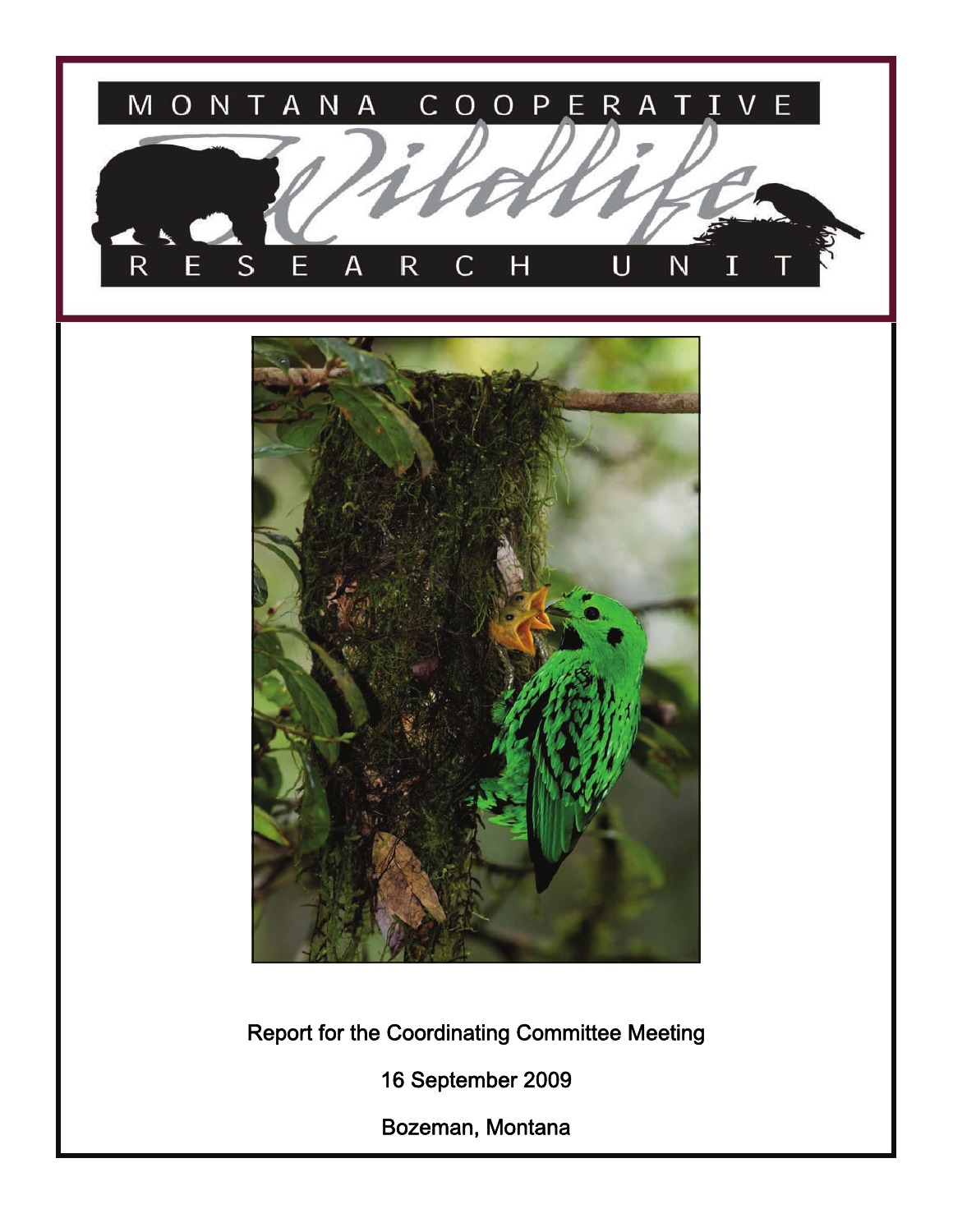# **Montana Cooperative Wildlife Research Unit**

**Report of Activities October 2008 – September 2009**

**Cooperating Agencies**

U. S. Geological Survey, Biological Resources Division Montana Fish, Wildlife and Parks The University of Montana Wildlife Management Institute U. S. Fish and Wildlife Service

> The University of Montana Natural Science Building – Room 205 Missoula, MT 59812 Ph: 406‐243‐5372 Fax: 406‐243‐6064 [www.umt.edu/mcwru](http://www.umt.edu/mcwru)

**Cover: Whiteheads Broadbill – Malaysia 2009 ‐ Photo by Thomas E. Martin**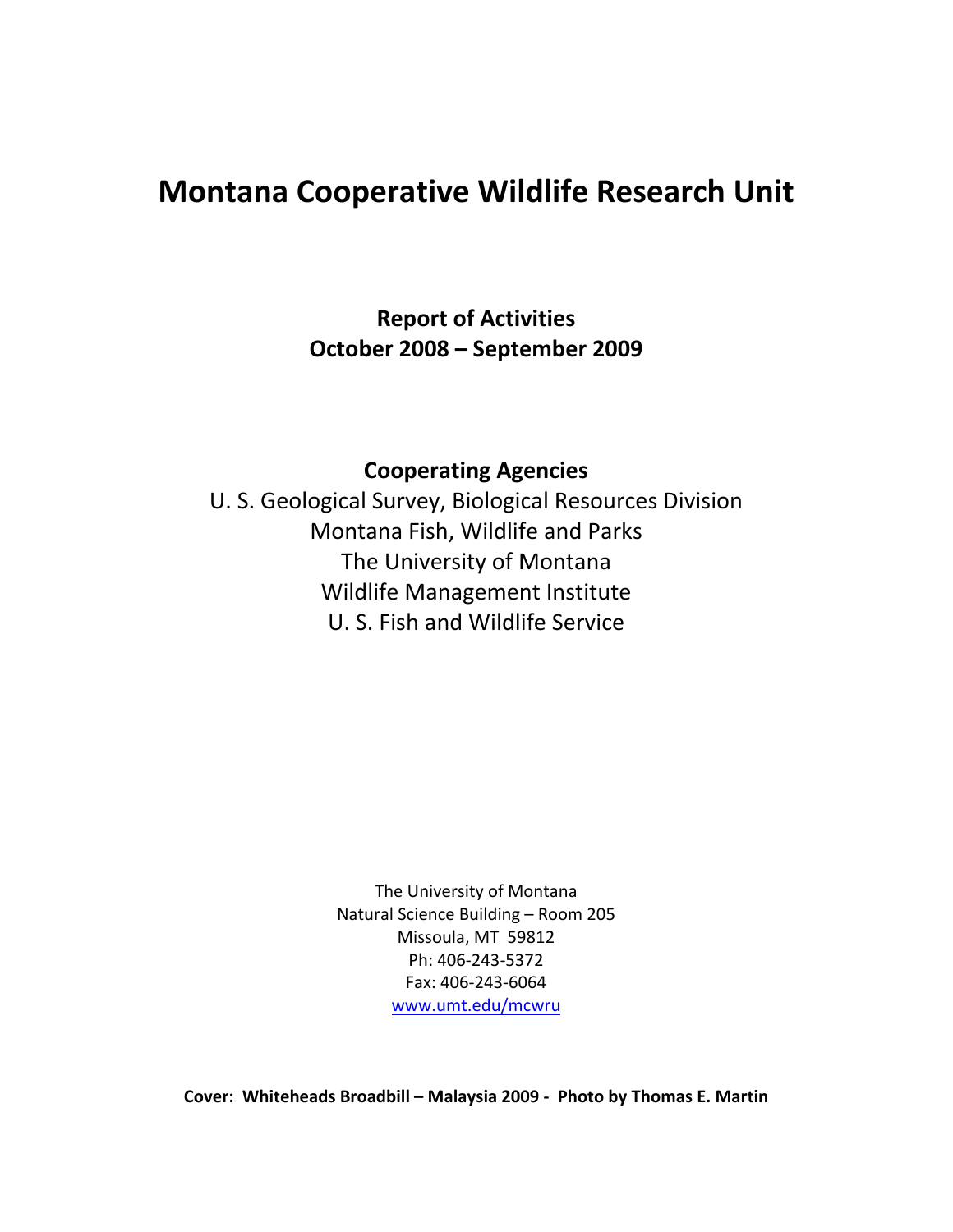| Foresman, Kerry - Upper Clark Fork Wildlife resource monitoring assessment - Aquatic              |  |
|---------------------------------------------------------------------------------------------------|--|
| Fredrickson, Richard - Evaluation of risks and benefits of population augmentation for peninsular |  |
|                                                                                                   |  |
|                                                                                                   |  |
| Mace, Rick - Analysis of wildlife movements in relation to Denali Park Road Traffic 12            |  |
| McCall, Barbara - Noninvasive genetic sampling reveals black bear population dynamics             |  |
|                                                                                                   |  |
| Glenn, Betsy - Development of a monitoring protocol for wolves in the northern Rockies            |  |
|                                                                                                   |  |
| Parsons, Elliott - Effects of Rocky Mountain Elk on small mammals and nutrient cycling in         |  |
|                                                                                                   |  |
| Rich, Lindsey - Combining hunter surveys and territorial dynamics to monitor wolf pack            |  |
|                                                                                                   |  |
| Robinson, Hugh - Linking resource selection and mortality modeling for population                 |  |
|                                                                                                   |  |
| Sparklin, Bill - Home range sizes, habitat selection, and movements of feral pigs on              |  |
|                                                                                                   |  |
| Stetz, Jeff - Exploring noninvasive genetic sampling methods for long-term, multi-species         |  |
|                                                                                                   |  |
|                                                                                                   |  |
|                                                                                                   |  |
| Barton, Daniel - Which environmental factors explain differences among species in parent          |  |
|                                                                                                   |  |
| Biancucci, Atilio Luis - Does nest size constrain clutch size? A tropical-temperate test 21       |  |
| Cheng, Yi-Ru - Differential growth of body components among coexisting passerine                  |  |
|                                                                                                   |  |
| Hammond, Christopher - Revision of the Montana Bald Eagle Management Guidelines 23                |  |
| Johnson, Amy - Identification of aspen habitat features that affect reproductive success          |  |
|                                                                                                   |  |
| Majewska, Ania - The importance of embryonic development for offspring and adult                  |  |
|                                                                                                   |  |

# **Table of Contents**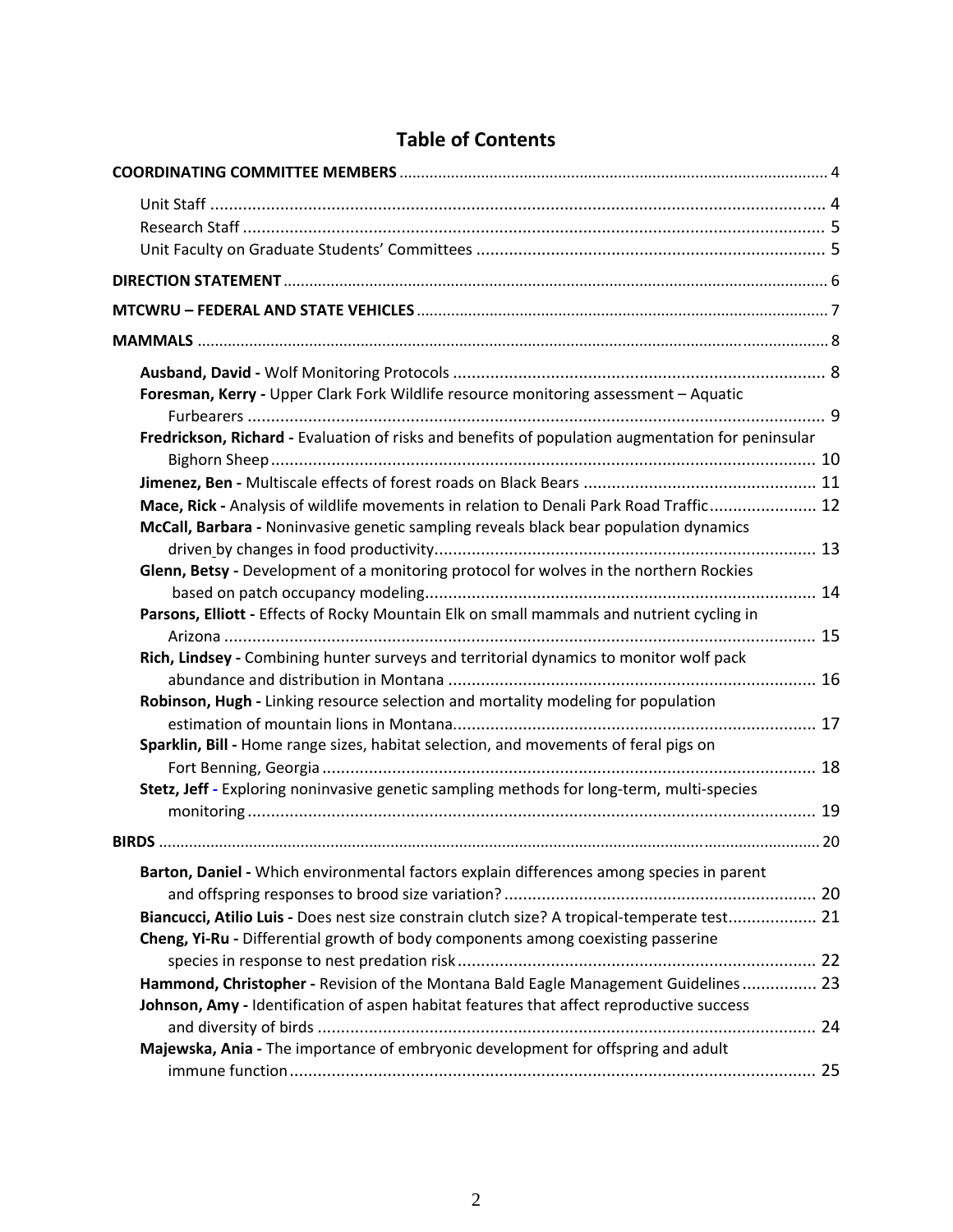| Martin, Thomas E. - Understanding the environmental causes of a major global                   |  |
|------------------------------------------------------------------------------------------------|--|
|                                                                                                |  |
| Martin, Thomas E. - Effect of climate change and elk browsing on population trajectories and   |  |
|                                                                                                |  |
| Martin, Thomas E. - Ecological determinants of variation in life history strategies between    |  |
|                                                                                                |  |
| Taylor, Rebecca - Population viability analysis for Greater Sage-grouse in select areas of the |  |
|                                                                                                |  |
|                                                                                                |  |
|                                                                                                |  |
| Bingham, Daniel - Investigation of hybridization between native Sauger and introduced          |  |
|                                                                                                |  |
| Hartway, Cindy - A risk assessment framework for defining scientifically-defensible            |  |
|                                                                                                |  |
| Nyce - Leslie - Genetic population structure and conservation of Bull Trout in the             |  |
|                                                                                                |  |
| Maxell, Bryce - State-wide assessment of status, predicted distribution, and                   |  |
|                                                                                                |  |
|                                                                                                |  |
|                                                                                                |  |
|                                                                                                |  |
|                                                                                                |  |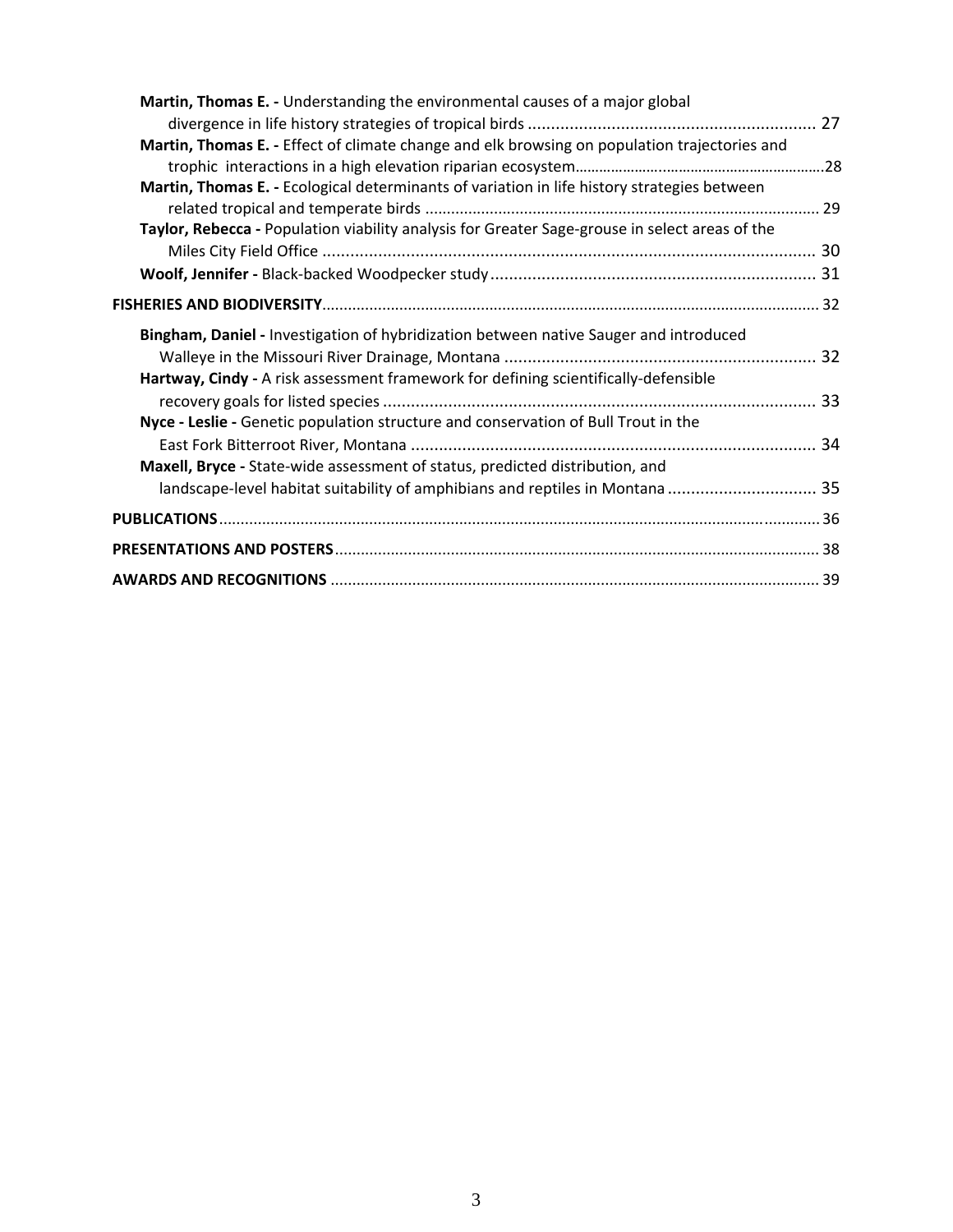# <span id="page-4-0"></span>**Coordinating Committee Members**

Bern Shanks, Supervisor **Business** Steve Williams 909 First Avenue Helena, and the metal washington, DC 20036 Seattle, WA 98104

#### *U. S. Geological Survey* *Wildlife Management Institute*

Cooperative Research Units 1146 19th Street, NW, Suite 700

#### *U. S. Fish and Wildlife Service*

Mitch King, Regional Director Mountain‐Prairie Region P.O. Box 25486, DFC Denver, CO 80225

#### *Montana Fish, Wildlife and Parks*

Ken McDonald **The Contract of Contract Contract Contract Contract Contract Contract Contract Contract Contract Contract Contract Contract Contract Contract Contract Contract Contract Contract Contract Contract Contract Con** Wildlife Bureau Chief Wildlife Bureau Assistant Chief P.O. Box 200701 P.O. Box 200701 Helena, MT 59620‐0701 Helena, MT 59620‐0701

Justin Gude Wildlife Research & Technical Services Supervisor 1420 East 6<sup>th</sup> Avenue Helena, MT 59620

#### *The University of Montana*

Daniel J. Dwyer, Vice President **Lisa A. Eby, Acting Director** Research and Development Office **South Americas Controller Studies** Wildlife Biology Program Main Hall 116 Forestry 311C Missoula, MT 59812 Missoula, MT 59812

# **Unit Staff**

Mike Mitchell, Unit Leader Thomas E. Martin, Assistant Unit Leader Vanetta Burton, Administrative Associate IV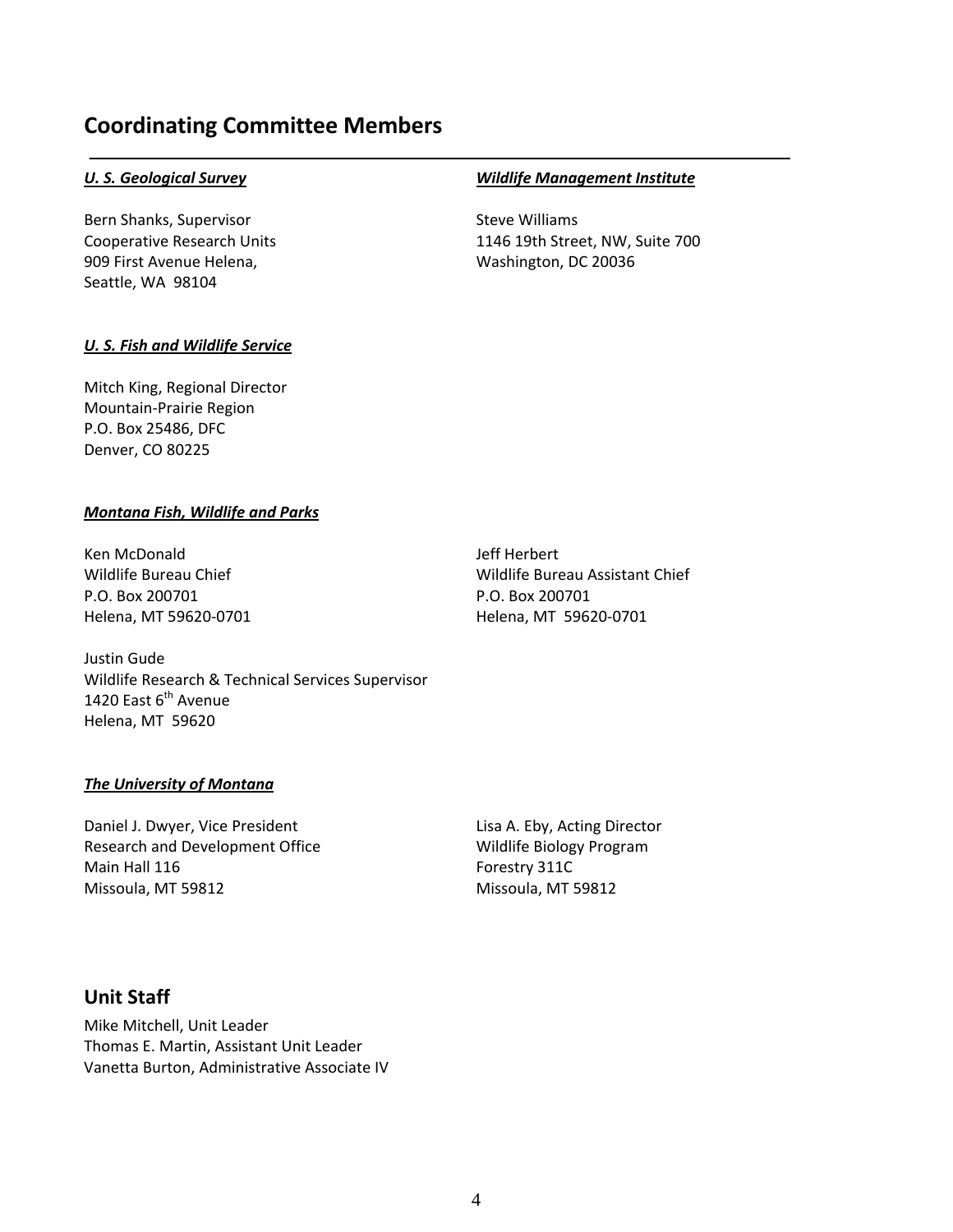# <span id="page-5-0"></span>**Research Staff**

David Ausband, Research Associate Christopher Hammond, Research Assistant Rich Harris, Research Scientist Cynthia Hartway, Post Doc Juan Oteyza, Research Assistant I Amy Stokes, Research Assistant III

# **Graduate Students Advised by Unit Faculty**

#### **Mike Mitchell Tom Martin**

Ben Jimenez, M.Sc. Candidate **Bank Barton, Ph.D. Candidate Dan Barton, Ph.D. Candidate** Lindsey Rich, M.Sc. Candidate Yi‐Ru Cheng, Ph.D. Candidate\* Bill Sparklin, M.Sc. Candidate\* Amy Johnson, M.Sc. Candidate Jeff Stetz, Ph.D. Candidate Juan Carlos Oteyza

Barbara McCall, M.Sc. Candidate\* Atilio Luis Biancucci, M.Sc. Candidate\* Ania Majewska, M.Sc. Candidate

# **Unit Faculty on Graduate Students' Committees**

#### **Mike Mitchell Tom Martin**

Jami Belt, M.Sc. Candidate *Ashley King, Ph.D. Candidate\* Ashley King, Ph.D. Candidate\** Julie Beston, Ph.D. Candidate Elliott Parsons, Ph.D. Candidate Steve Carson, M.Sc. Candidate Steve Patterson, Ph. D. Candidate Erin Cleer, Ph.D. Candidate **Series and Elected Sprague, Ph.D.Candidate**\* Jonathan Derbridge, M.Sc. Candidate Paula A. Trillo, Ph.D. Candidate Bruce Hitch, Ph.D.Candidate (Auburn) Carin Williams, Ph.D. Candidate Heather Johnson, Ph.D. Candidate Jerod Merkle, M.Sc. Candidate Allison Moody, Ph.D. Candidate (Auburn) Jesse Newby, M.Sc. Candidate Leslie Nyce, M.Sc. Candidate Jean Polfus, M.Sc. Candidate Ruth Shortbull, M.Sc. Candidate Sonja Smith, M.Sc. Candidate Jason Tack, M.Sc. Candidate Jody Tucker, Ph.D. Candidate Tshewant Wangchuk, Ph.D. Candidate

\*Graduated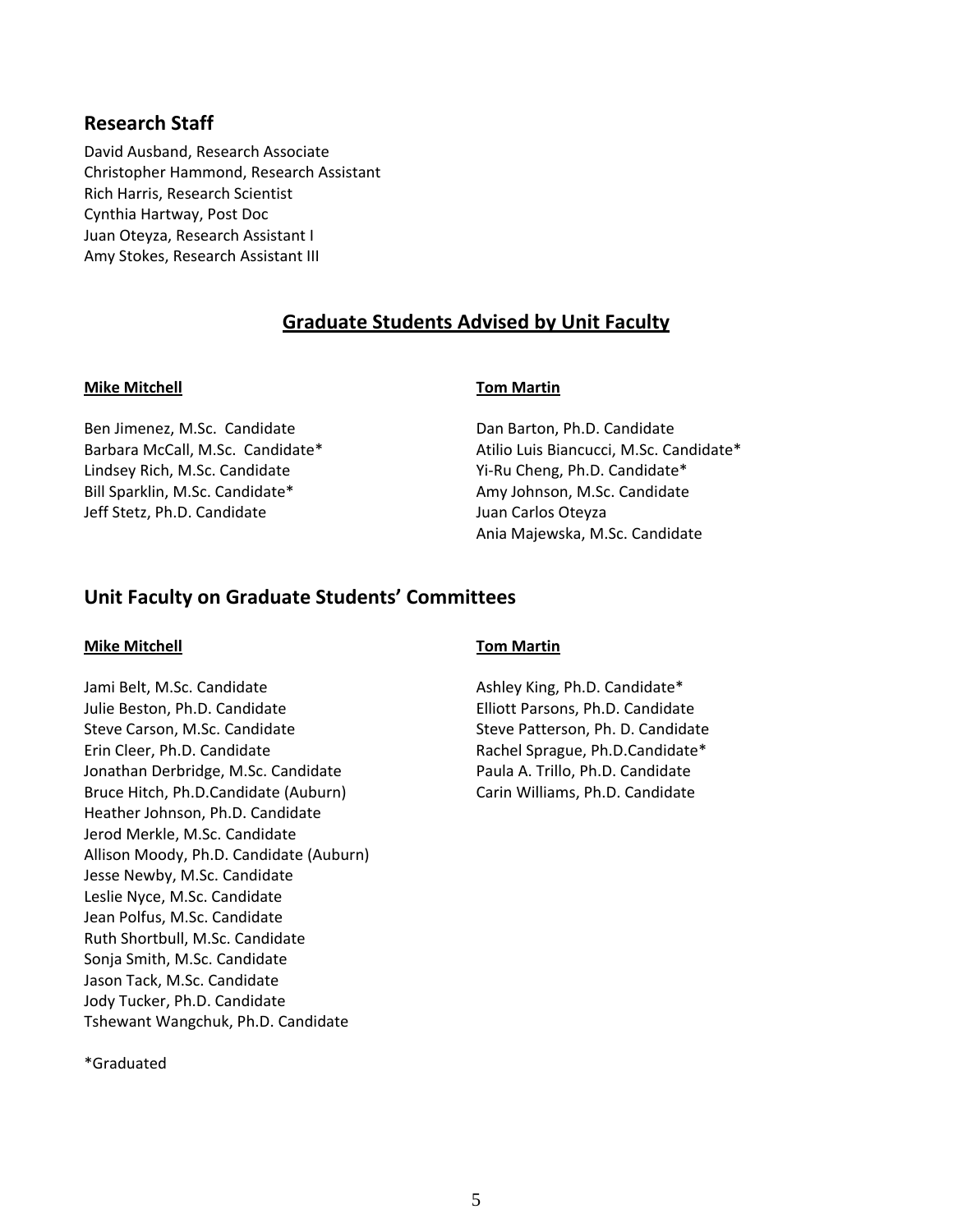# <span id="page-6-0"></span>**DIRECTION STATEMENT**

The Montana Cooperative Wildlife Research Unit performs research designed to address the needs of cooperators, bridging the gap between applied and basic wildlife science. Our studies provide new insights useful to management and conservation, based on understanding the ecological mechanisms that underlie habitat requirements and demography of individual and coexisting wildlife species. Research emphases within the Unit include ecology and management of carnivores, applied landscape ecology, management of large game, interactions between forest management and wildlife, environmental influences (predators, habitat, ungulates) on demography and diversity of birds, habitat requirements and community ecology of birds, and comparative demography and life history strategies of birds in differing environmental and geographical contexts. Other research topics are addressed as needed, in keeping with the Cooperative Research Program's mission to best meet the needs of the Cooperators by remaining flexible and open to new areas of inquiry. When Cooperator's needs occur outside Unit expertise, the assistance of appropriate University faculty will be recruited.

Unit staff will advance the training and education of graduate students at the University of Montana by teaching up to one graduate‐level course per year in wildlife science, chairing graduate committees of Unit students, and serving on graduate committees of non‐Unit students. Technical support and training will be provided to Cooperators and other agencies as the need exists.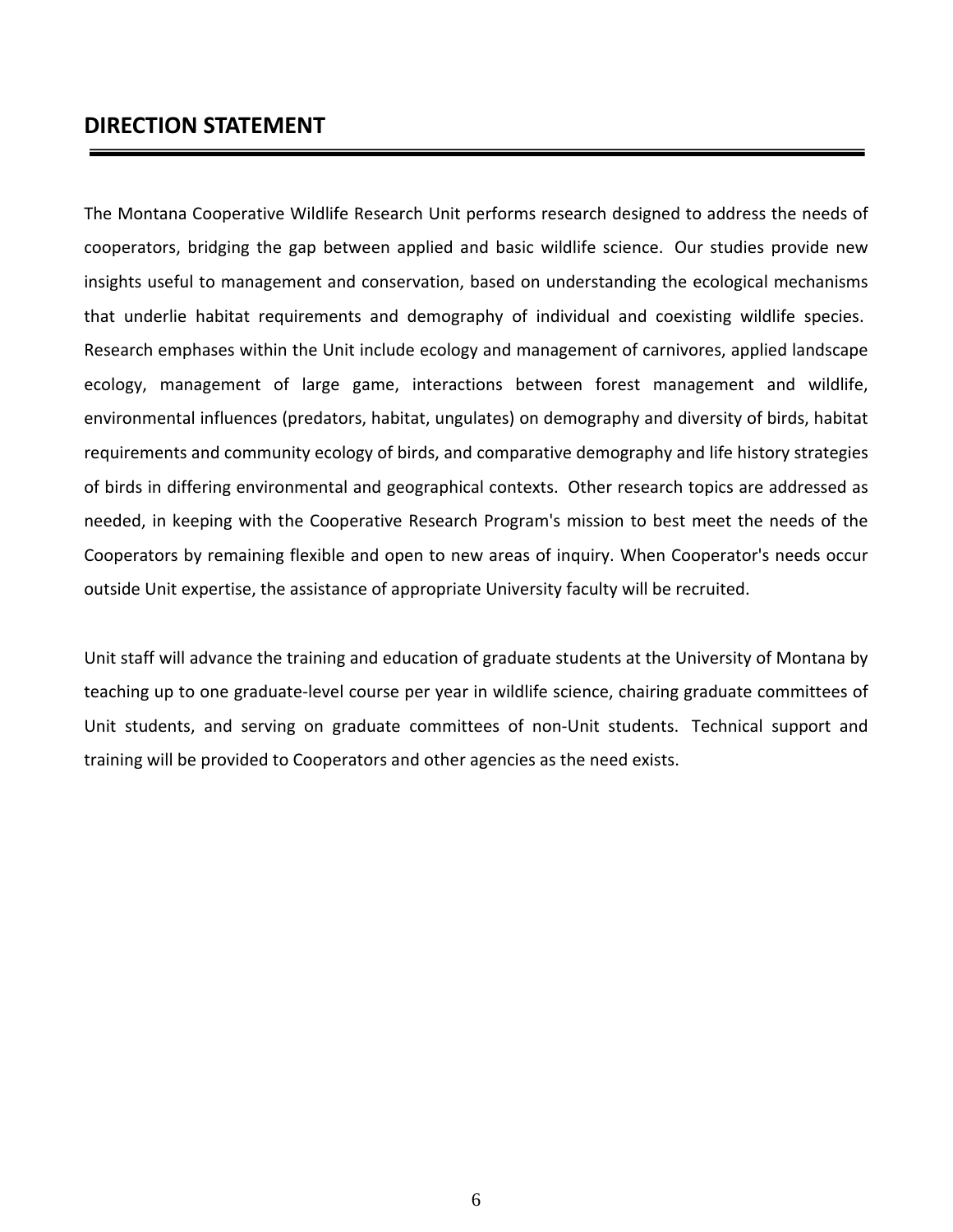# **MTCWRU – Federal and State Vehicles**

<span id="page-7-0"></span>

| <b>Description</b>                              | Tag number     | Mileage as of 9/1/09 |
|-------------------------------------------------|----------------|----------------------|
| 1987 Chevy Custom Deluxe 20 Pickup, 4x4 3/4 ton | FED 261577     | 140,497              |
| 1991 Dodge Ram Pickup 4x4                       | FED 430733     | 113,403              |
| 1993 Chevrolet Fleetside Pickup, 4x4            | FED 261122     | 111,985              |
| 1995 Ford Styleside Pickup, 4x4, 8cyl           | FED 261124     | 125,597              |
| 1996 Dodge Ram Pickup, 4x4                      | FED 261125     | 135,577              |
| 1999 Ford Truck, Extended Cab Pickup 4 x 2      | FED 252524     | 91,282               |
| 2003 Chevy Suburban 1500                        | FED 430256     | 54,707               |
| 2006 Ford F250 Crew Cab Pickup, 4 x 4,          | FED 430965     | 54,690               |
| 1997 Chevy Suburban, 3/4 ton, 2wd               | <b>UM 7788</b> | 136,367              |
| 1997 Chevy Suburban, 3/4 ton, 2wd               | <b>UM 7787</b> | Salvaged             |
| 1998 Ford Taurus 4 Door Sedan                   | <b>UM 7623</b> | 108,041              |
| 1999 Chevy Tahoe Suburban                       | <b>UM 6992</b> | 162,577              |
| 2001 Dodge Van - 15 passenger - Maroon          | <b>UM 7495</b> | 53,924               |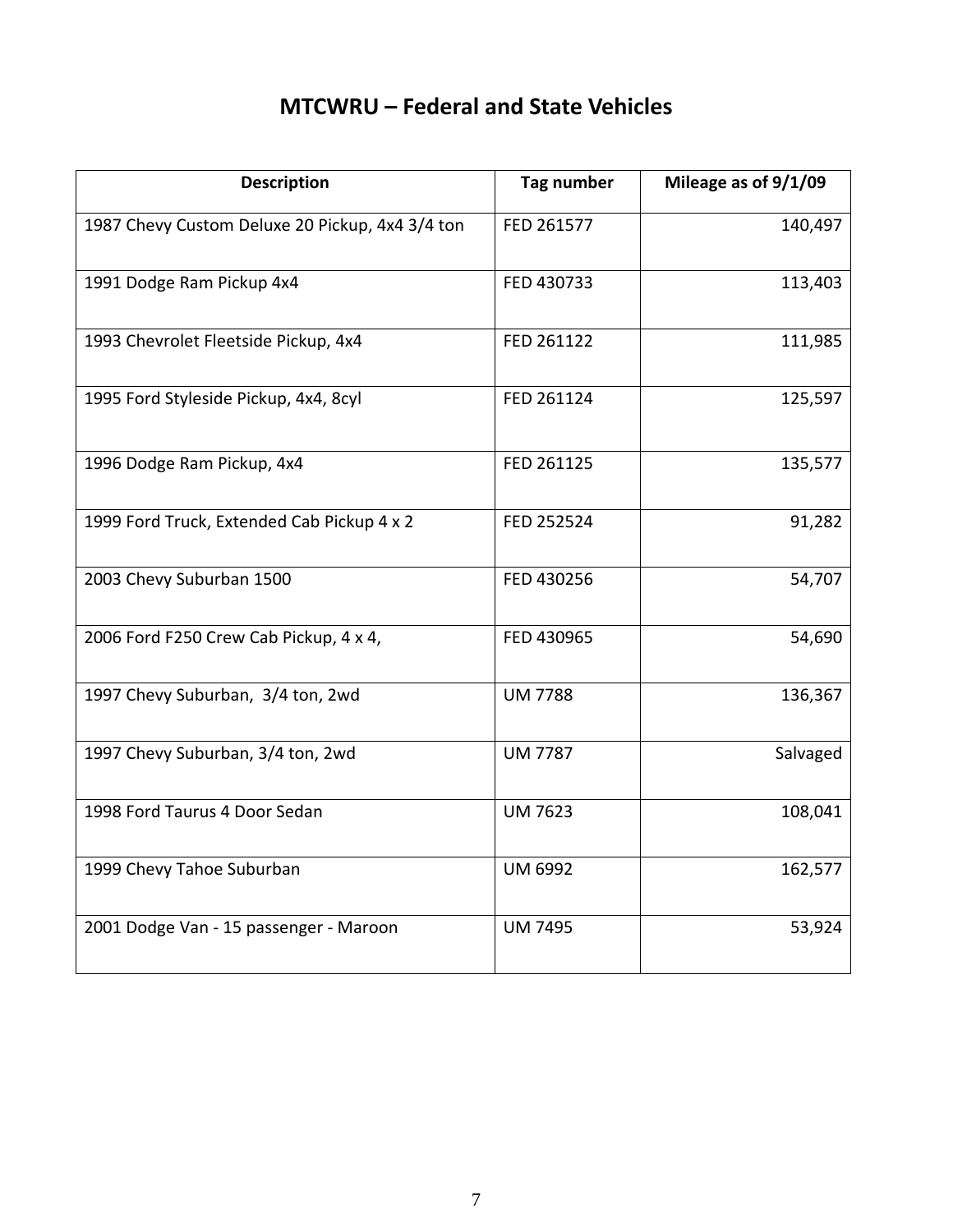# <span id="page-8-0"></span>*Wolf Monitoring Protocols*

|                                | Total funds obligated: \$343,589                                                                                                                                                                                                                                                                                                                                                   |
|--------------------------------|------------------------------------------------------------------------------------------------------------------------------------------------------------------------------------------------------------------------------------------------------------------------------------------------------------------------------------------------------------------------------------|
| Research Associate:            | <b>David Ausband</b>                                                                                                                                                                                                                                                                                                                                                               |
| Funding Source(s):             | Regina B. Frankenberg Foundation for Animal Welfare<br>Nez Perce Tribe - Idaho, Idaho Department of Fish and Game<br>Defenders of Wildlife, Wolf Recovery Foundation<br>Wilburforce Foundation, MT Department of Natural Resources &<br>Conservation, MT Fish Wildlife and Parks, Safari Club - Spokane, The<br>Oregon Zoo Future for Wildlife Grants, The Mountaineers Foundation |
| <b>Project Duration:</b>       | $2006 - 2011$                                                                                                                                                                                                                                                                                                                                                                      |
| <b>UM Project Affiliation:</b> | <b>MTCWRU</b>                                                                                                                                                                                                                                                                                                                                                                      |

## **Objectives:**

The U.S. Fish and Wildlife Service recently removed Endangered Species Act protections for wolves in the Northern Rockies. As Endangered Species Act protections are removed so too are federal monitoring dollars used to gauge overall wolf population health. States and tribes in the Northern Rockies are now faced with the task of monitoring wolf populations to ensure their conservation with much limited budgets. Radiotelemetry has been the primary tool for monitoring wolves in the Northern Rockies, requiring intensive trapping and handling of wolves. Maintaining radiocollared wolves dispersed widely across the landscape is an expensive and logistically difficult monitoring approach and its efficacy as the sole method for monitoring will wane as federal funding declines. Recently, the Nez Perce Tribe, Idaho Fish and Game, and the Montana Cooperative Wildlife Research Unit began a research project to develop cost effective yet accurate methods for monitoring wolves in Idaho.

### **Progress:**

We used logistic regression and data collected from wolves in the Northern Rockies over the last 20 years to estimate the probability a pack of a given size contains a Breeding Pair. Our results indicate that if pack size is known then the probability that the pack contains a Breeding Pair can be accurately estimated. In addition, to test new monitoring methods we identified 5 study areas based on wolf density ranging from low to high (2 low, 3 high). We have VHF and GPS collared wolves in the study areas to determine wolf density and to allow comparisons of wolf abundance estimates from new methods to estimates obtained from radiotelemetry. From 2007‐2009 we surveyed nearly 500 sites annually and collected over 3,000 genetic samples. Population estimates derived from DNA encompass the true number of wolves inhabiting our study areas. We also surveyed 2,500 hunters over the last 3 years in our 5 study areas to ascertain the accuracy of their wolf observations. Results show the public is largely truthful in their reporting and that public observations may be one tool for monitoring wolves in the future. For use in roadless areas, we have developed an automated tool called a "howlbox" which can remotely survey an area by broadcasting a wolf howl, recording responses, and then shutting down until the next scheduled broadcast. In addition, we have developed a tool to actively solicit hair samples from wolves using rub stations. Analyses are ongoing but preliminary results indicate we can obtain hair samples from wolves using this method. All of these methods are designed to also feed a patch occupancy model which can then be used to generate statewide metrics of wolf abundance and distribution.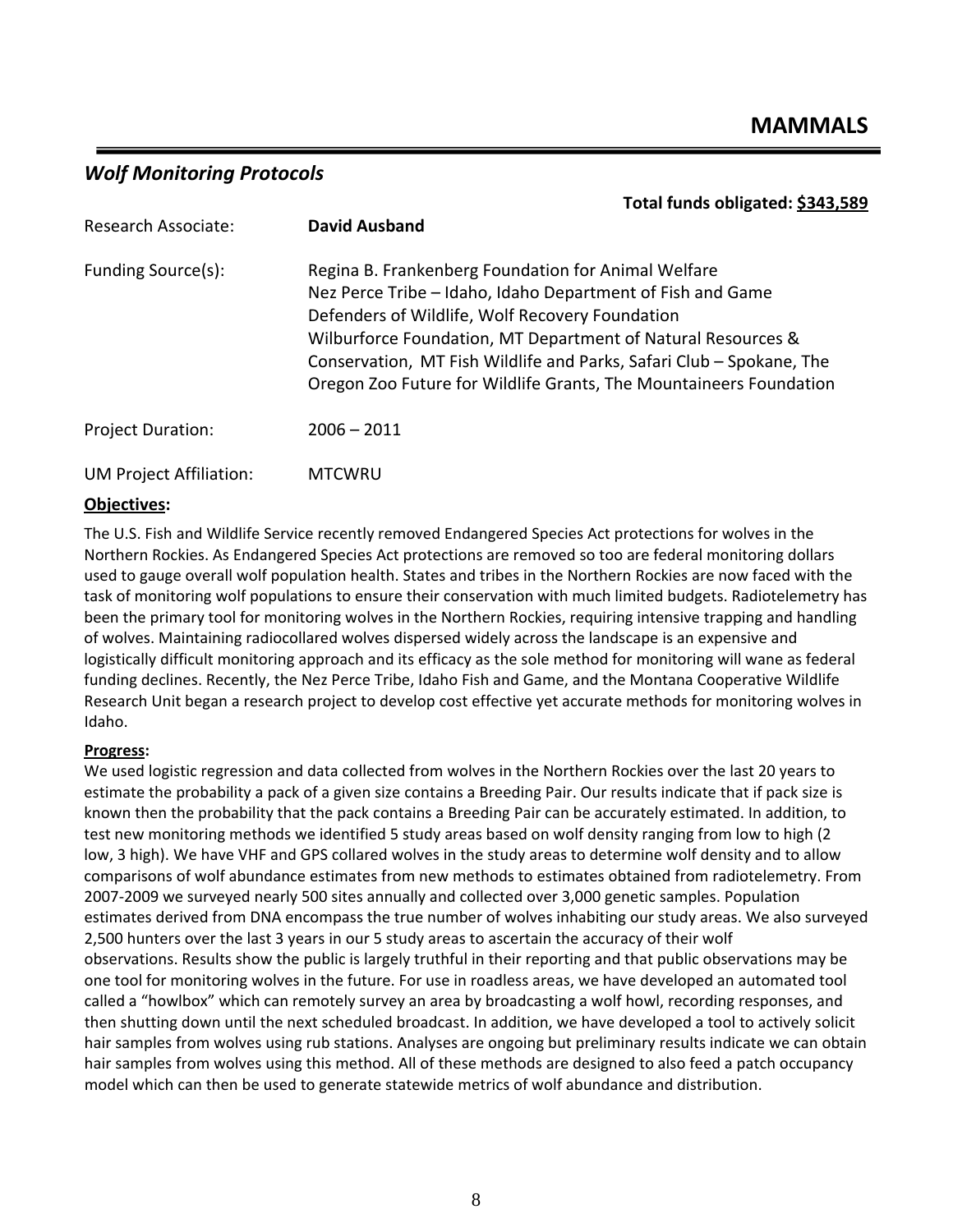# <span id="page-9-0"></span>*Upper Clark Fork Wildlife resource monitoring assessment – Aquatic Furbearers*

# **Total funds obligated: \$14,000**

| Principal Investigator:  | Kerry R. Foresman, Professor of Biology and Wildlife Biology |
|--------------------------|--------------------------------------------------------------|
| <b>Funding Source:</b>   | Montana Fish, Wildlife, and Parks                            |
| <b>Project Duration:</b> | July 5, 2009-December 15, 2009                               |
| UM Project Affiliation:  | <b>WBIO-MTCWRU</b>                                           |

## **Objectives**:

Conduct surveys for river otters along pre‐selected reaches of the Upper Clark Fork River and associated tributaries. Predicted sites of otter use will be identified by examining aerial photos to locate logjams and by floating the river and associated tributaries. Hair snares will be placed at latrine sites and feeding areas to collect genetic material from otter. Subsequent analysis of nuclear DNA from hairs will be used to identify individuals and specify a minimum number of otter present in the Basin. Incidental observations of other aquatic furbearers (beaver lodges, muskrat houses, mink observations, scat and willow cuttings) will be recorded. Species occurrence and distribution data will be made available to MFWP for inclusion in the NRDP Terrestrial Assessment and Prioritization Effort.

## **Progress and Status:**

We have completed the summer field collection season; approximately 120 miles of the Upper Clark Fork River were floated as well as approximately 5 miles of the Little Blackfoot River and 10 miles of Flint Creek. A total of 46 otter scats were collected for DNA analysis from 13 latrine sites and 4 possible otter den sites were located. A few hair samples were collected from the snares and photos were obtained using remote cameras (attached). Fifty‐eight beaver lodges and 8 dames were observed along the Clark Fork River proper and 6 lodges were observed along the Little Blackfoot River. An additional dam was located in the lower end of Rock Creek. Thirteen muskrat and 1 mink were sighted and 9 mink scat were collected for analysis. The USDA Rocky Mountain Research Station (Laboratory of Dr. Michael Schwartz) is currently conducting the DNA analyses and we are analyzing bank habitat data and constructing GIS distribution maps of all data collected. Preliminary food analyses are also being conducted on the otter scat samples.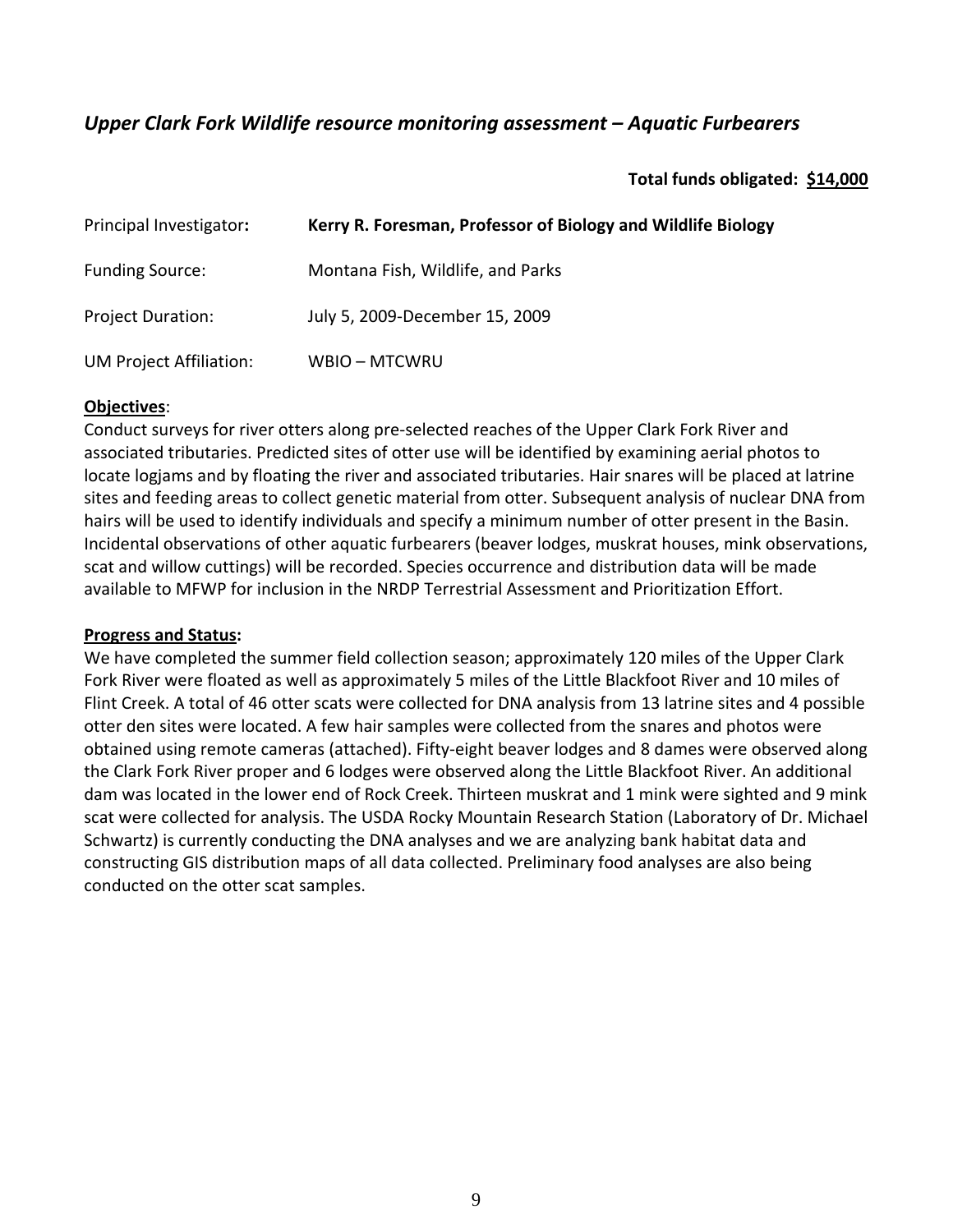# <span id="page-10-0"></span>*Evaluation of risks and benefits of population augmentation for peninsular Bighorn Sheep*

**Total funds obligated: \$77,000**

| Post-Doc Researcher:           | <b>Richard Fredrickson</b>             |
|--------------------------------|----------------------------------------|
| Principal Investigator:        | L. Scott Mills                         |
| <b>Funding Source:</b>         | California Department of Fish and Game |
| <b>Project Duration:</b>       | $2008 - 2009$                          |
| <b>UM Project Affiliation:</b> | WBIO - MTCWRU                          |

# **Objectives:**

The goal of this project is to evaluate the relative costs and benefits of augmenting the endangered Peninsular Ranges bighorn sheep population. The potential demographic benefits from the release of captive‐reared animals and/or the translocation of free‐ranging animals, will be weighed against the risk of potential disease epizootics to provide information on the effects of these management options on population viability and the likelihood of meeting recovery criteria Objectives are to:

- 1. estimate sex‐ and age‐specific survival, cause specific mortality, recruitment, and disease profiles of captive‐raised animals (both release animals and those still in captivity) versus those of wild‐born, free‐ranging sheep in the two augmented subpopulations and the six non‐ augmented subpopulations;
- 2. conduct a population viability analysis (PVA) and risk assessment to evaluate the relative costs and benefits of various augmentation options over 10 and 20 year periods; and
- 3. based on the results of the PVA, develop a decision framework to guide augmentation decisions and identify important gaps in existing knowledge.
- 4.

# **Progress and Status:**

Demographic and health (seroprevalence and titers of pathogen antibodies) data from eight wild subpopulations and two captive populations monitored for 16 years are being analyzed to: 1) understand the effects (or predictive ability) of sheep density, sex, age, and body weight, rainfall, and health data on the occurrence of clinical disease, particularly bronchopneumonia, and mountain lion predation; and 2) provide estimates of demographic parameters for use in PVA. PVA software for this project is currently being developed.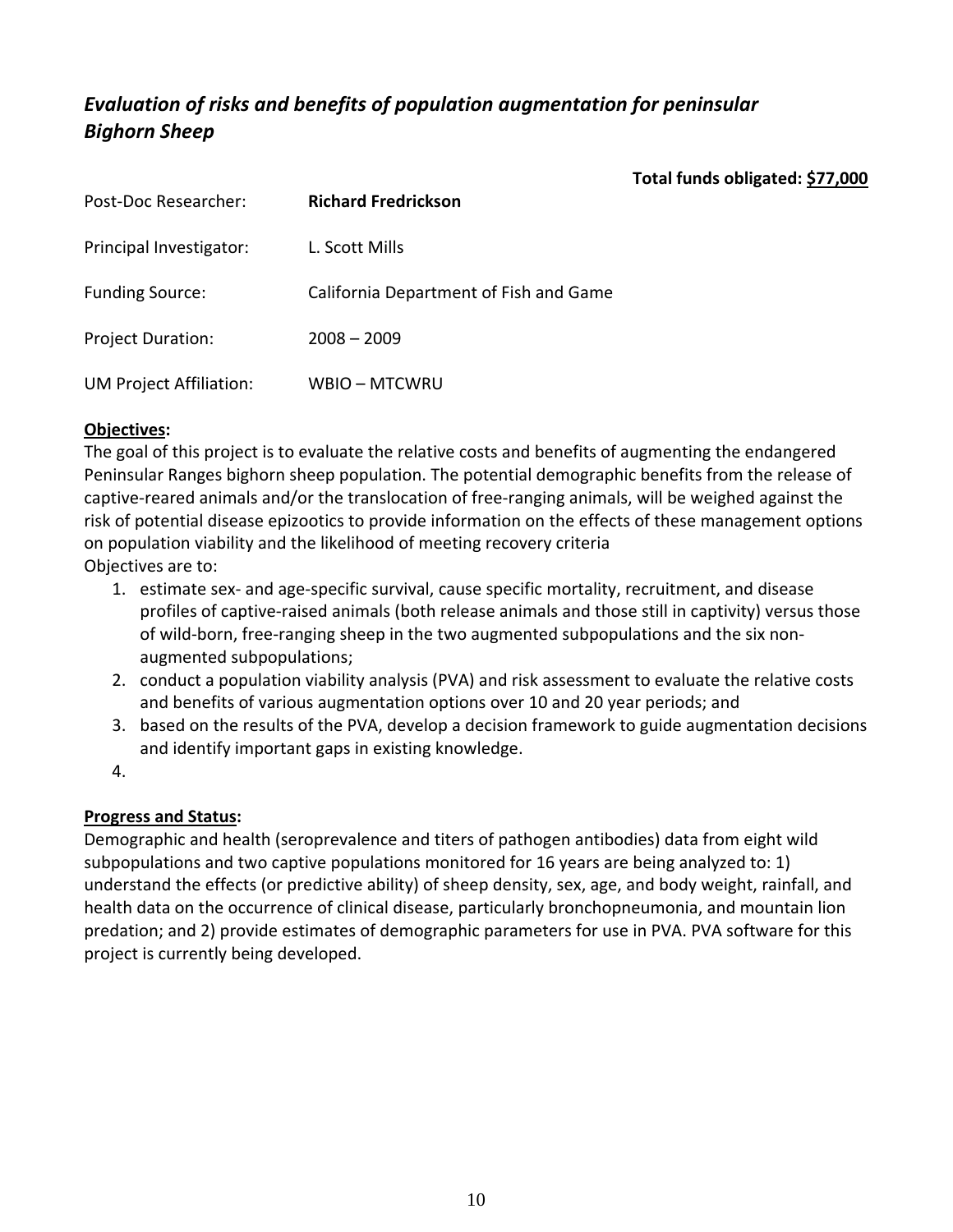# <span id="page-11-0"></span>*Multiscale effects of forest roads on Black Bears*

## **Total funds obligated: \$45,000**

| Student:                 | <b>Ben Jimenez</b>                 |
|--------------------------|------------------------------------|
| Degree:                  | M.Sc. Wildlife Biology             |
| Advisor:                 | Mike Mitchell                      |
| Funding Source(s):       | <b>Idaho Fish and Game, MTCWRU</b> |
| <b>Project Duration:</b> | $2007 - 2009$                      |
| UM Project Affiliation:  | WBIO/MTCWRU                        |

## **Objectives:**

Black bears (*Ursus americanus*), are a highly adaptable landscape species with few natural predators. With high road densities and increasing traffic volumes throughout much of their range however, the potential effects of roads on bears as well as the habitat which they rely upon are of growing concern (IUCN Bear Specialist Group 2007). The black bear population within the Coeur d'Alene (CDA) river watershed of Northern Idaho is exposed to high road densities and moderately high hunting pressure. Hunting regulations allow for the use of bait and dogs in both spring and fall hunting seasons, and dogs are permitted for non‐lethal pursuit during the summer pursuit season. In an effort to better understand the effects of these pressures on black bears, the objectives of this study are as follows:

- 1. Provide a fine scale analysis of habitat selection of black bears ( $2^{nd}$  and  $3^{rd}$  order habitat selection).
- 2. Assess the effects of road density and traffic volume on this multi‐scale habitat selection.
- 3. Assess alterations to activity patterns due to seasonal shifts in traffic volumes.
- 4. Evaluate potential functional habitat loss for black bears within the area.

### **Progress and Status:**

Between June 1, 2007, and July 25, 2008, we captured 43 individual black bears, and instrumented 28 adults with Global Positioning Systems (GPS) collars. Collars were set to acquire positions at 20 minute intervals from April 10 – November 10. During the winters of 2008 and 2009, we visited 32 dens to collect and redeploy collars. All dropped collars were retrieved, and all collars were collected from harvested animals. This two year trapping and collaring effort produced a total of 180,000 locations. Analysis of this data is currently underway.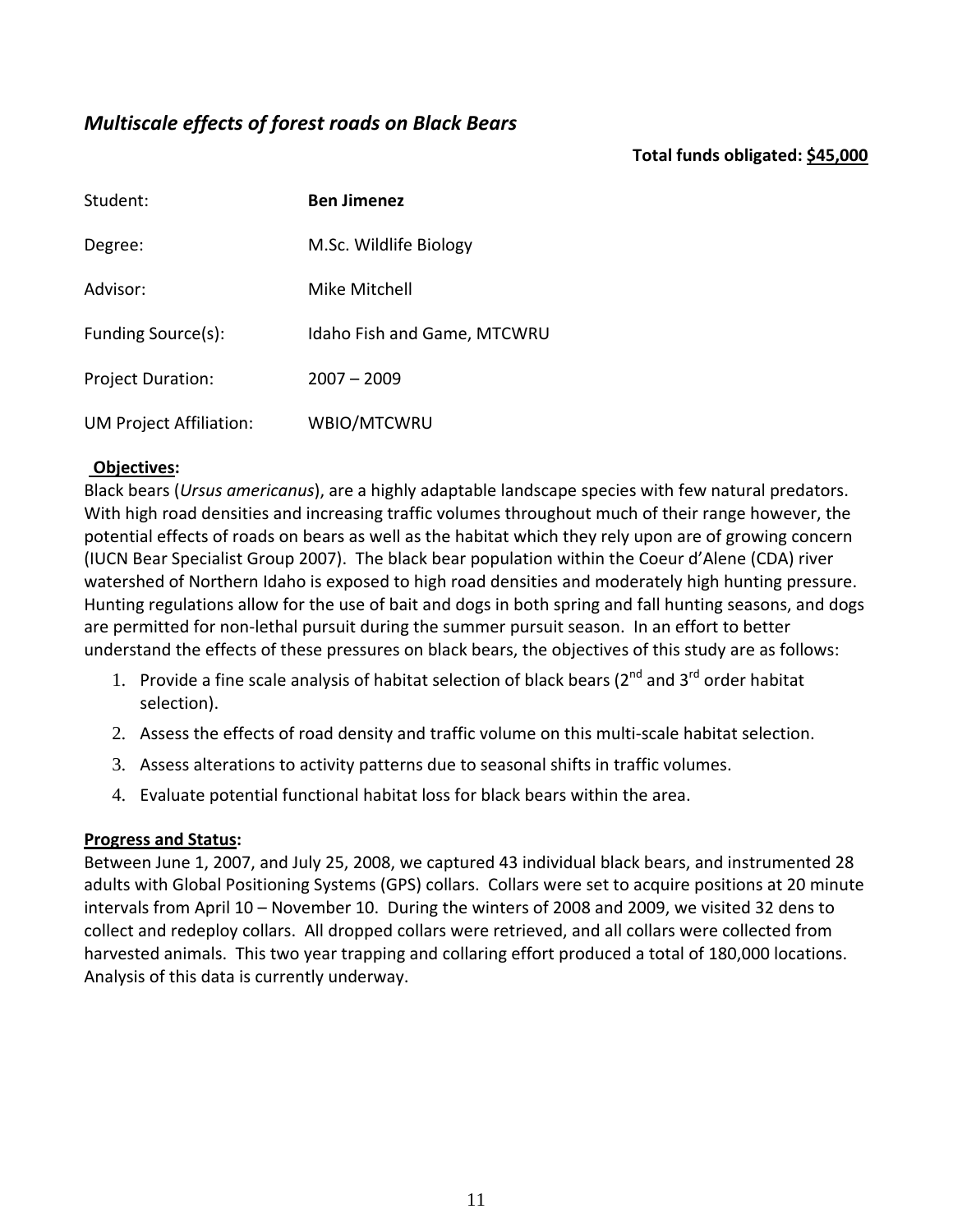# <span id="page-12-0"></span>*Analysis of wildlife movements in relation to Denali Park Road Traffic*

**Total funds obligated: \$97,325**

| Research Biologist:            | <b>Rick Mace</b>               |
|--------------------------------|--------------------------------|
| Cooperator:                    | Bureau of Land Management/CESU |
| <b>Project Duration:</b>       | $2007 - 2009$                  |
| <b>UM Project Affiliation:</b> | <b>MTCWRU</b>                  |

## **Objectives:**

The study's purposes are first, to provide for the preservation of the physical, biological and social environment of Denali National Park; second, to promote the enjoyment of the park by the public and the economic activity associated with public use, and third; to support the research and educational mission of the cooperating universities.

Using GPS radio telemetry, this project will quantify the distribution, movement patterns, and daily activity patterns of grizzly bears and Dall sheep along the park road corridor. Spatio‐temporal relationships among these ecological parameters and traffic flow along the road corridor will be investigated. Results will be combined with traffic flow studies, visitor and driver surveys and logistical analyses to create a traffic model for the Denali Park Road. A comprehensive model that evaluates the impacts of road traffic will allow wise decisions about traffic volume and timing, in order to maximize opportunities to view wildlife in Denali without degrading resources or visitor experiences.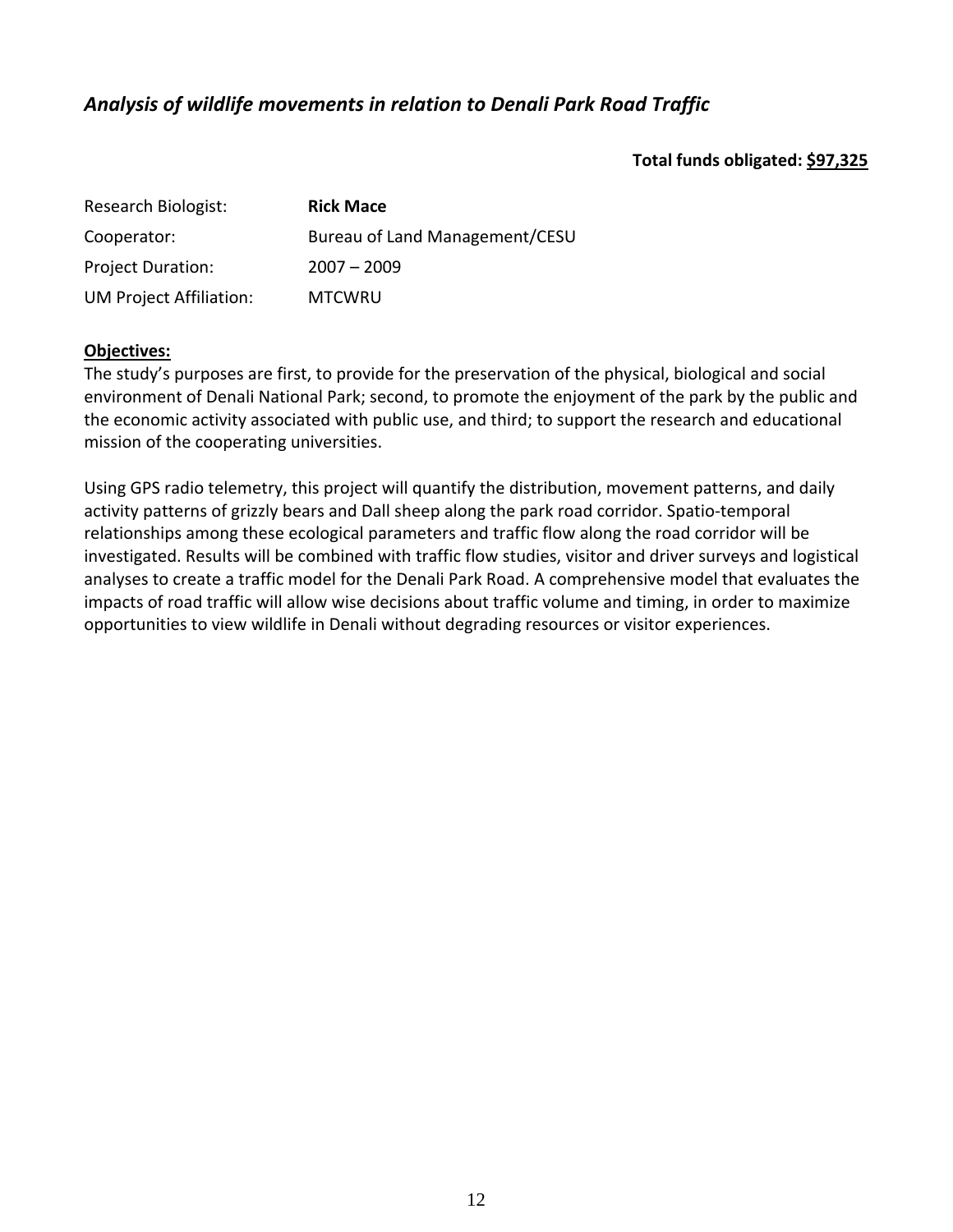# <span id="page-13-0"></span>*Noninvasive genetic sampling reveals black bear population dynamics driven by changes in food productivity*

Total funds obligated: \$64,207

| Student:                       | <b>Barbara McCall</b>                      |
|--------------------------------|--------------------------------------------|
| Degree:                        | Master's Wildlife Biology - Graduated 2009 |
| Advisor:                       | Mike Mitchell                              |
| Cooperator:                    | Idaho Department of Fish and Game          |
| <b>Project Duration:</b>       | $2007 - 2009$                              |
| <b>UM Project Affiliation:</b> | MTCWRU-WBIO                                |

## *Abstract*:

I conducted research on the demography of a harvested north Idaho black bear (Ursus americanus) population to determine the underlying dynamics of changes in population abundance, to determine how much these dynamics were driven by variation in food productivity, and to evaluate how these processes could influence inferences based on mark‐recapture analysis. In cooperation with Idaho Department of Fish and Game and the USDA Forest Service, I used barb-wire corrals to collect black bear DNA during 2003‐2006 in the Purcell Mountains of Idaho. We analyzed these DNA samples to determine the number of uniquely identified individuals in each year, Nu. I used a combination of both genetic and mark‐recapture analyses to evaluate the sources of variation in Nu over the four years and to what extent this variation was driven by changes in productivity of foods on the landscape. Specifically, I investigated deviations of Hardy‐Weinberg equilibrium and genetic substructure in relation to changes in abundance, and whether variation in vital rates were a function of changing berry productivity in the study area. I found a heterozygote deficiency and detected genetic substructure indicating I sampled  $\leq 4$  subpopulations within the same area over the four years (a Wahlund Effect). My mark-recapture analyses suggest this pattern was probably in response to landscape changes in summer berry abundance. My results suggest important variation in population dynamics driven by changes in food productivity, which should be considered when using mark‐ recapture analyses to monitor population trends for black bears.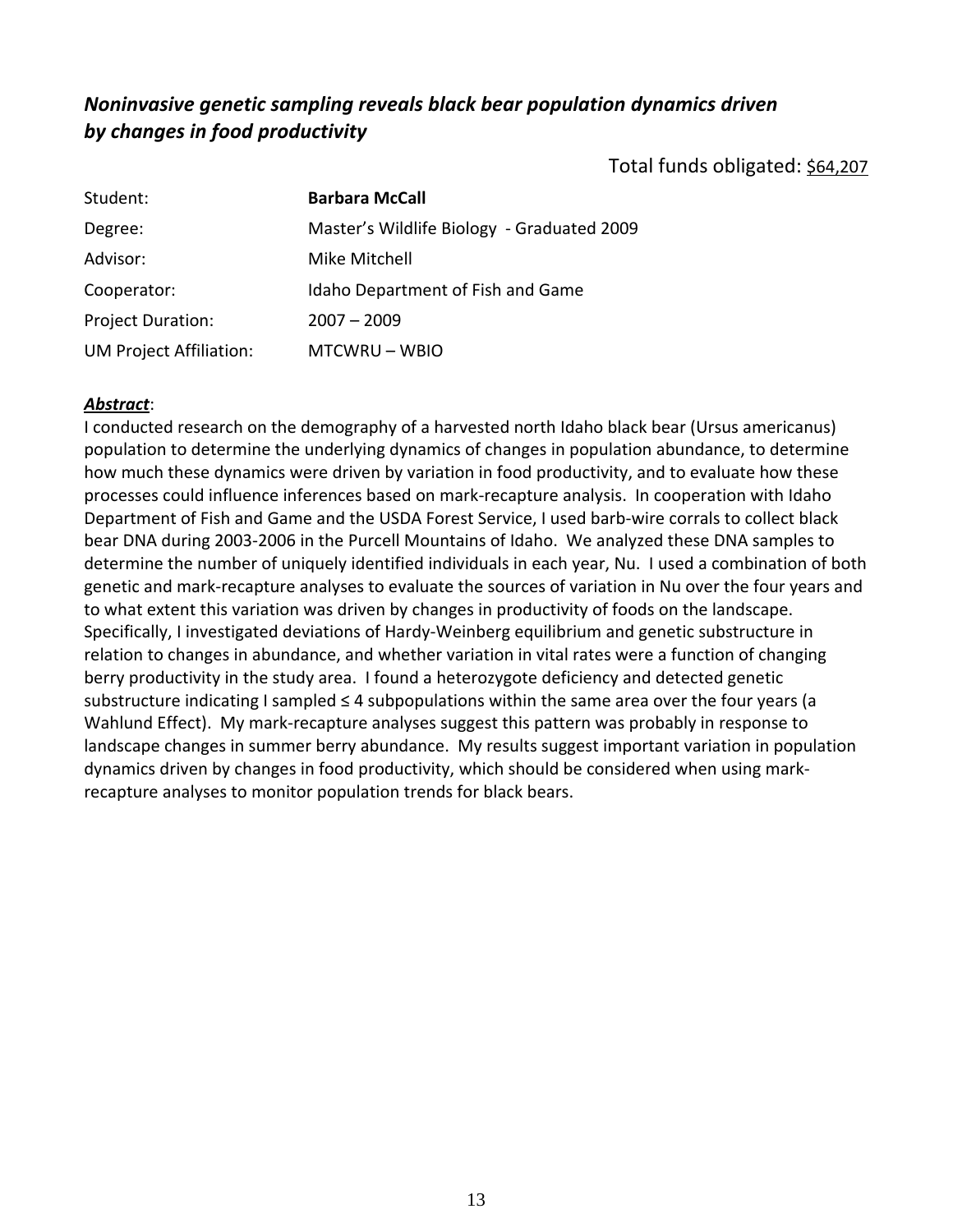# <span id="page-14-0"></span>*Development of a monitoring protocol for wolves in the northern Rockies based on patch occupancy modeling*

**Total funds obligated: \$55,000**

| Post-doctoral Researcher: | TBD                                                                                                                                 |
|---------------------------|-------------------------------------------------------------------------------------------------------------------------------------|
| Principal Investigators:  | Mike Mitchell                                                                                                                       |
| <b>Funding Source:</b>    | Montana Fish, Wildlife and Parks, Idaho Fish and Game, Nez Perce Tribe,<br>US Fish and Wildlife Service, the Frankenberg Foundation |
| <b>Project Duration:</b>  | 2009 - 2011                                                                                                                         |
| UM Project Affiliation:   | <b>MTCWRU</b>                                                                                                                       |

## **Objectives:**

Working closely with collaborators, we will develop monitoring protocols for wolves in the northern Rocky Mountains based on patch occupancy modeling. We will develop the potential for population and harvest modeling that is present conceptually in patch occupancy modeling but has yet to be realized. Specifically, we will incorporate trends in distribution, reproduction, and the distribution of pack sizes to estimate population size and distribution, with confidence intervals, for each state in the northern Rockies. Further, understanding population dynamics by integrating our monitoring with insights derived from empirical exploration of historical data and results of highly focused simulations could lay the groundwork for follow‐on or complementary research estimating sustainable harvests of wolves in the northern Rockies. Such an approach would allow geographically targeted planning and refinement of management practices (e.g., control actions, harvest quotas, etc.) to meet local, state‐ wide, and regional objectives.

## **Progress and Status:**

Recruitment of a post‐doctoral researcher is underway.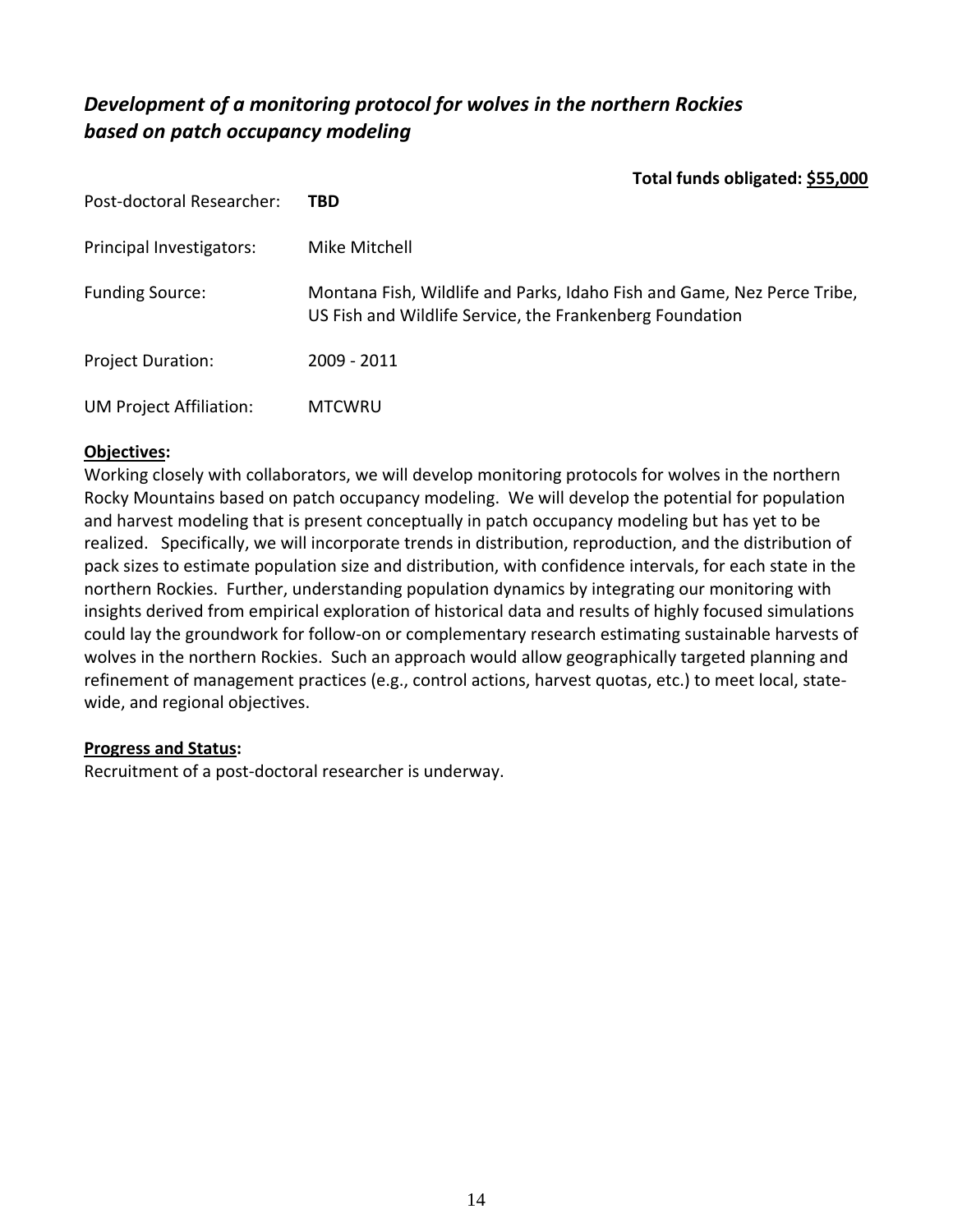# <span id="page-15-0"></span>*Effects of Rocky Mountain Elk on small mammals and nutrient cycling in Arizona*

| Student:                       | <b>Elliott Parsons</b>                       |
|--------------------------------|----------------------------------------------|
| Degree:                        | Ph.D. Candidate                              |
| Advisor:                       | John Maron                                   |
| <b>Funding Source:</b>         | <b>USDA CREES Managed Ecosystems Program</b> |
| <b>Project Duration:</b>       | $2006 - 2009$                                |
| <b>UM Project Affiliation:</b> | <b>WBIO - MTCWRU</b>                         |

### **Objectives**:

My research examines how impacts of ungulate herbivory on plant community structure affect both small mammal abundance and litter and nutrient dynamics. To explore these questions I am using three ungulate exclosures erected in fall 2004 in northern Arizona, and three paired non‐fenced plots. We have been using live-trapping since 2004 to determine how small mammal species abundance and community compsition change as a result of ungulate browsing. Furthermore, we are examining how browsing by ungulates impacts deciduous tree recruitment and whether subsequent changes in litter quantity or quality impacts available nitrogen in the soil, and understory plant growth.

### **Progress and Status**:

Abundant Rocky Mountain elk (Cervus elaphus) in our study system are currently having a significant impact on vegetation and small mammal populations as revealed by our exclosure study. We have seen a significant increase in maple and aspen recruitment inside of exclosures as compared to non‐ fenced plots since 2004. These changes in vegetation have paralleled changes in small mammal populations. Voles (Microtus mexicanus), woodrats (Neotoma mexicana), and rock squirrels (Spermophilus variegatus) have all increased inside of our exclosures relative to our non‐fenced plots since 2006. In addition, yearly line transect surveys have revealed increased red squirrel (Tamiasciurus hudsonicus) middens and sightings on exclosures relative to non-fenced plots indicating potentially higher red squirrel density. Changes in small mammal abundances are likely due to differences in habitat quality and we are using resource selection functions to determine whether habitat characteristics selected by different species are changing inside of our exclosures. Significant increases in deciduous tree recruitment and height since 2005 have also led to higher quantities of high quality leaf litter being deposited within exclosure plots. We found that aspen leaves in 2007 had the highest relative nitrogen content followed by maple and white fir and that these species decomposed at different rates. We are currently finishing a leaf litter addition experiment to determine whether differences in litter species influences plant‐available nitrogen in this system.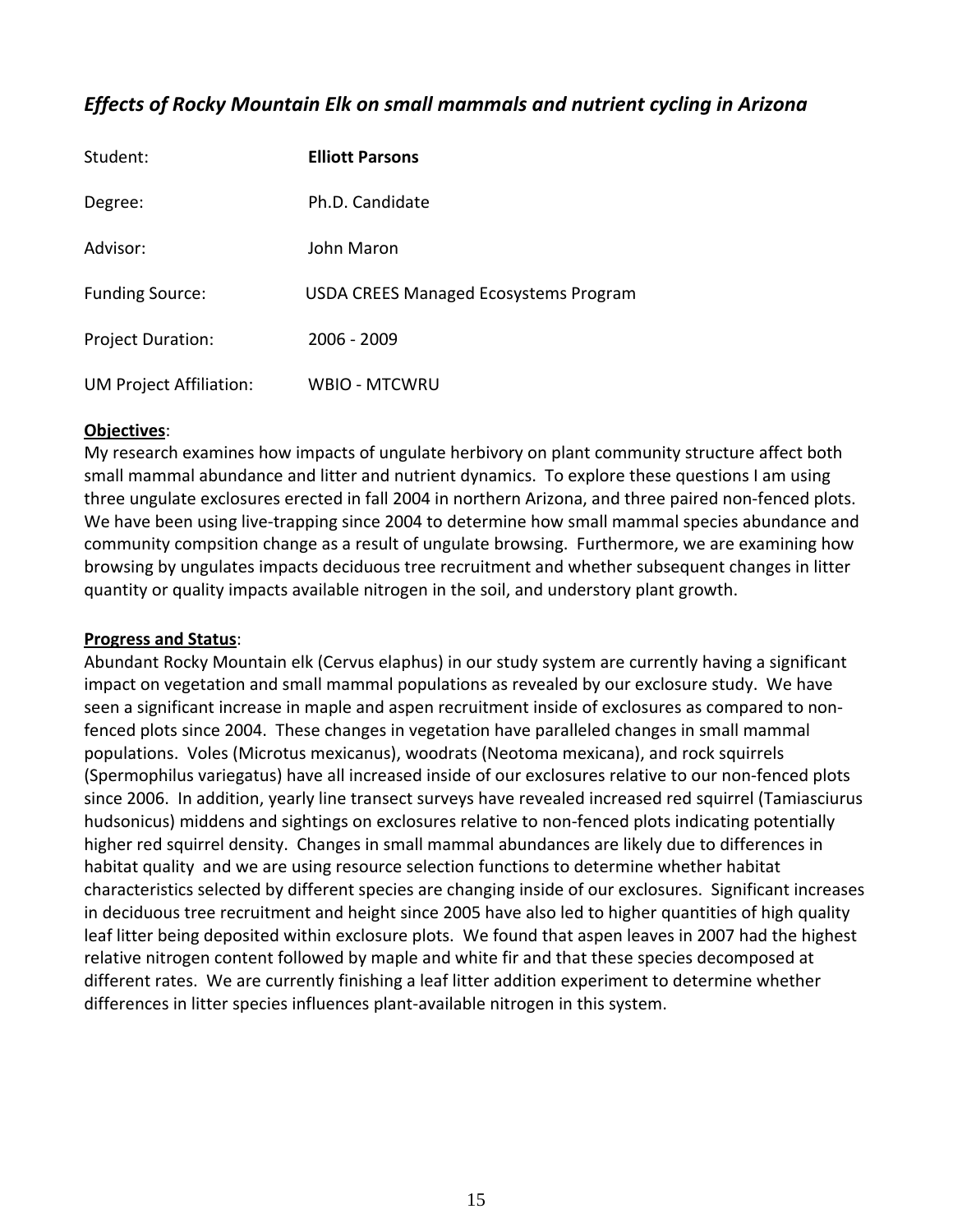# <span id="page-16-0"></span>*Combining hunter surveys and territorial dynamics to monitor wolf pack abundance and distribution in Montana*

**Total funds obligated: \$161,650**

| Student:                 | <b>Lindsey Rich</b>               |
|--------------------------|-----------------------------------|
| Degree:                  | M. Sc. Candidate                  |
| Advisor:                 | Mike Mitchell                     |
| Funding source:          | Montana Fish, Wildlife, and Parks |
| <b>Project Duration:</b> | $2008 - 2010$                     |
| UM Project Affiliation:  | WBIO - MTCWRU                     |

## **Objectives:**

My overall objective is to develop a patch occupancy model (POM) using hunter surveys as my sampling method to monitor wolves in the Northern Rocky Mountains. I am developing a POM which provides an estimate of the number of wolf packs and their distribution in Montana. To develop a POM that is robust to variation in wolf territory size, however, an ecological understanding of factors influencing territory size is required. To address this, I am answering the following questions:

- 1. What factors drive the spatial and temporal variation in wolf territory size?
- 2. How does a POM developed using hunter surveys compare to known abundance and distribution of wolf packs in Montana?

## **Progress and Status:**

During the summer and fall of 2008 9 GPS collars were deployed on wolves in 9 different packs located throughout Montana. The GPS collars were programmed to collect 8 locations a day and these locations are transmitted via Argos to an internet accessible database once every two weeks. I download the locations and map them with ArcMap to monitor the wolves' movements. Of these 9 collared wolves one was illegally shot, one dispersed and was hit by a car, one dispersed and was shot by a rancher in Idaho, and one dispersed and died in Colorado. In the summer of 2009 5 GPS collars were deployed on wolves and all of these wolves are still alive and the collars are functioning.

In the fall of 2008 I worked on completing my master's thesis proposal. I presented my proposal during wildlife graduate seminar and defended it to my graduate committee in November 2008. My graduate committee signed off on my proposal in spring 2009. In the past year I have also plotted all of my hunter survey data from 2007 and 2008, began working on preliminary patch occupancy models, and have started putting together different GIS layers that I will need for my analyses.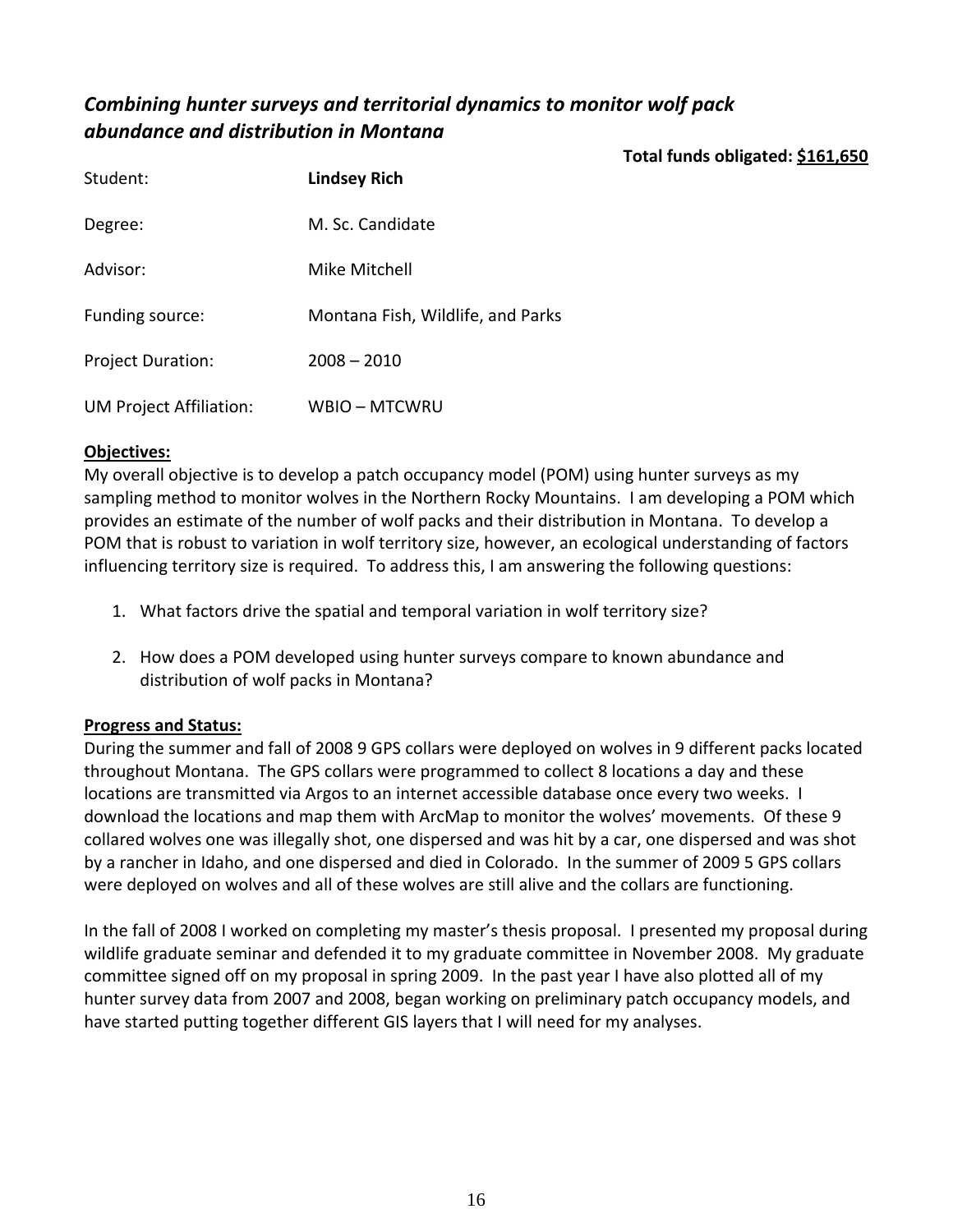# <span id="page-17-0"></span>*Linking resource selection and mortality modeling for population estimation of mountain lions in Montana.*

**Total funds obligated: \$66,760**

| Post-doctoral Researcher: | <b>Hugh Robinson</b>                          |
|---------------------------|-----------------------------------------------|
| Principal Investigators:  | Mike Mitchell and Mark Hebblewhite            |
| <b>Funding Source:</b>    | Montana Department of Fish Wildlife and Parks |
| <b>Project Duration:</b>  | 2009 - 2011                                   |
| UM Project Affiliation:   | <b>MTCWRU</b>                                 |

### **Objectives:**

In Montana a combination of limited entry and quotas are used by the Department of Fish Wildlife and Parks (MFWP) to allow recreational opportunities for the public, while maintaining viable mountain lion populations, thus creating a need for accurate and defensible population estimates. Advances in generalized linear modeling and geographical information systems (GIS) have made available new techniques to quantify and spatially represent resource selection, mortality risk, and population dynamics. Using data provided by MFWP, I propose to produce spatially explicit models of mountain lion resource selection, survival, densities, and population dynamics. This research will be directed towards aiding MFWP personnel in developing local harvest strategies and a statewide mountain lion management plan.

### **Progress and Status:**

The project began in August 2009 and is currently in the data acquisition and management phase. Our first milestone will be to produce a mountain lion Resource Selection model by February 2010.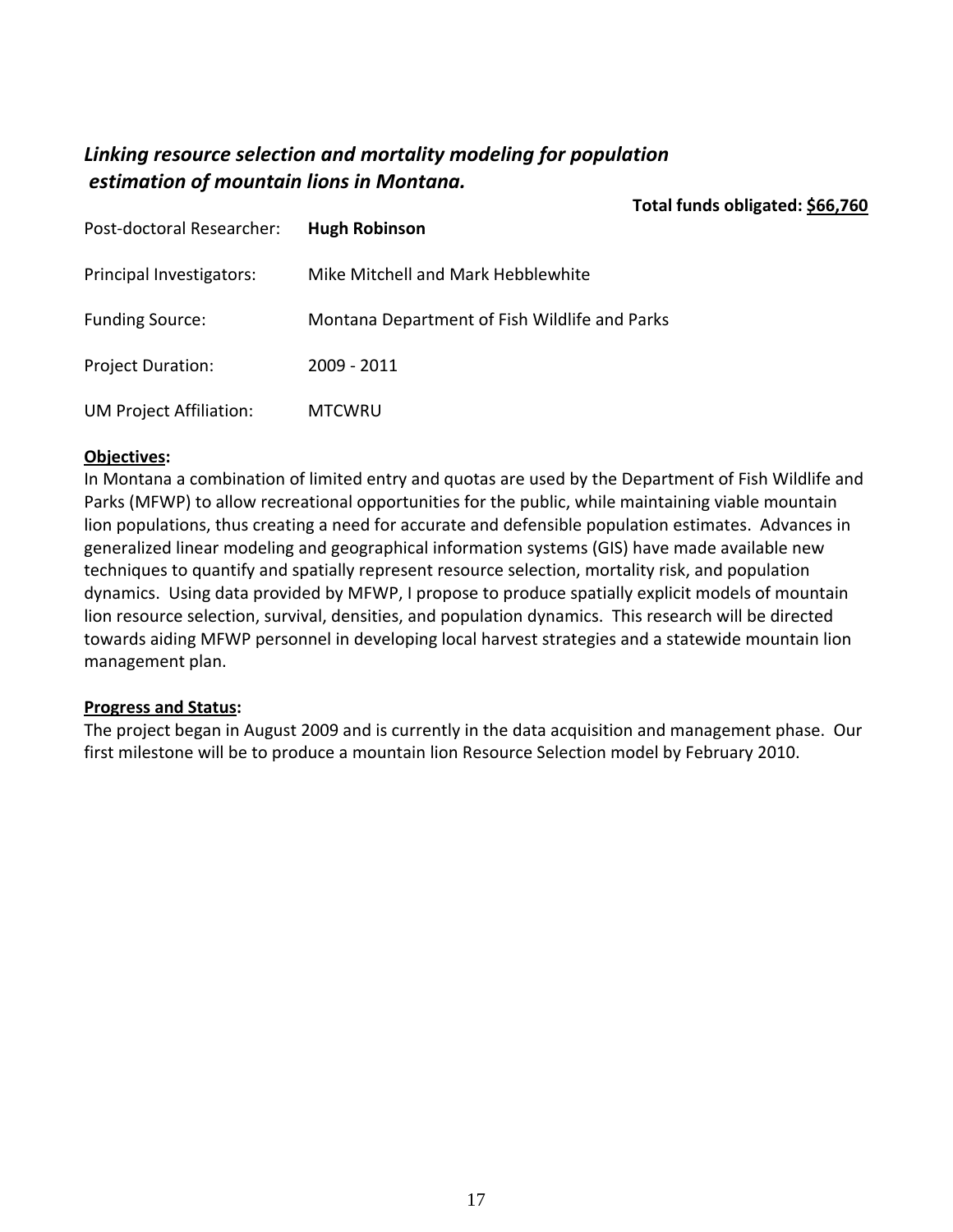# <span id="page-18-0"></span>*Home range sizes, habitat selection, and movements of feral pigs on Fort Benning, Georgia*

## **Total funds obligated: \$38,562**

| Student:                 | <b>Bill Sparklin</b>                                                |
|--------------------------|---------------------------------------------------------------------|
| Degree:                  | Master's Wildlife Biology – Graduated Spring 2009                   |
| Advisor:                 | Mike Mitchell                                                       |
| Cooperators:             | Auburn University, Fort Benning Natural Management<br><b>Branch</b> |
| <b>Project Duration:</b> | 2003-2008                                                           |
| UM Project Affiliation:  | WBIO – MTCWRU                                                       |

## **Abstract**:

Feral pigs are one of the most successful, widespread, economically and environmentally damaging invasive mammalian species worldwide. I conducted a study of feral pig sounders (female social groups) on Fort Benning, Georgia to test our hypotheses that feral pigs were territorial at the sounder level and that territoriality was a key factor influencing habitat selection of feral pigs on Fort Benning. I used Global Positioning System (GPS) location data from 24 individuals representing 18 sounders combined with mark‐recapture and camera trap data to evaluate evidence of territorial behavior at the individual and sounder levels by comparing the degree of overlap between home ranges. I categorized the landscape into five land cover types (open grassy areas, upland hardwood forest, pine forest, pine‐ hardwood forest, and hardwood bottomland forest) based on differences in the food and cover resources they provided feral pigs and used Ivlev's index to evaluate habitat use within sounder home ranges.

Sounders had nearly exclusive home ranges and had completely exclusive core areas, suggesting that female feral pigs on Fort Benning were territorial at the sounder level but not at the individual level. Sounders used the majority of forested cover types in proportion to availability and this supports our hypothesis that territorial behavior is a key factor influencing habitat selection by feral pigs on Fort Benning. Furthermore, the need for territory maintenance (patrolling, scent‐marking) may mask changes in habitat selection based solely on resource availability. Territorial behavior in feral pigs could influence population density by limiting access to reproductive space. Removal strategies that: 1) match distribution of removal efforts to distribution of territories, 2) remove entire sounders instead of individuals, and 3) focus efforts where high quality food resources strongly influence territorial behaviors may be best for long-term control of feral pigs. Since feral pigs use the majority of forest cover types in proportion to availability, feral pig management actions need to address potential impacts across Fort Benning instead of limiting management actions to hardwood bottoms where pig activity is more apparent.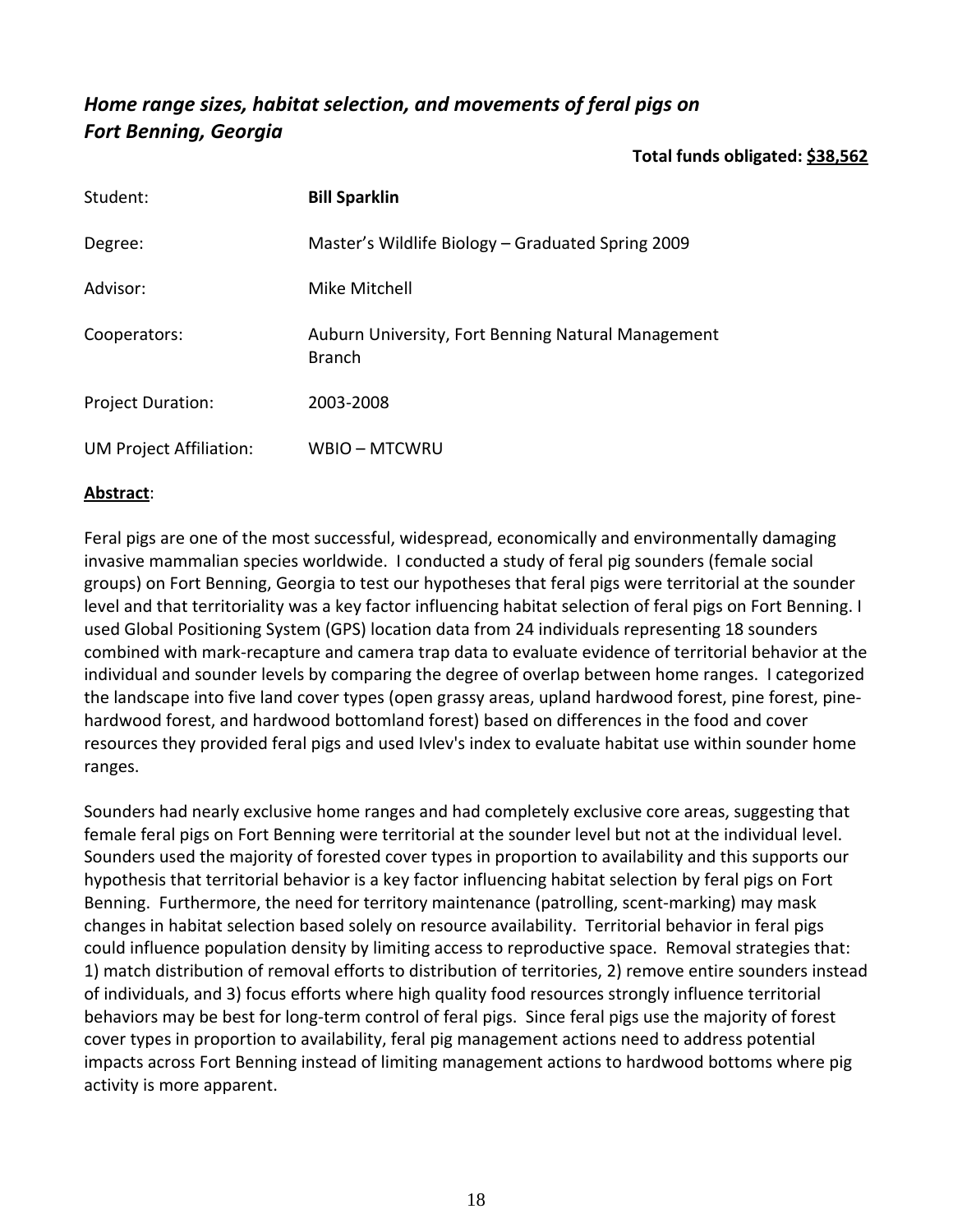# <span id="page-19-0"></span>*Exploring noninvasive genetic sampling methods for long‐term, multi‐species monitoring*

**Total funds obligated: \$56,230**

| Student:                       | <b>Jeff Stetz</b>                           |
|--------------------------------|---------------------------------------------|
| Degree:                        | Ph.D. Candidate                             |
| Advisor:                       | Mike Mitchell                               |
| Funding Source(s):             | U.S. Forest Service, U.S. Geological Survey |
| <b>Project Duration:</b>       | 2009-2013                                   |
| <b>UM Project Affiliation:</b> | <b>MTCWRU</b>                               |

# **Objectives**:

The purpose of this project is to perform specific tasks in support of managing black bear populations and working toward recovery goals for the grizzly bear population in northwestern Montana via support for ongoing U.S. Geological Survey research efforts. In part, this project will

- 1. providing information on the size and distribution of the black bear population in Glacier National Park and
- 2. developing and testing a web interface for a comprehensive database of grizzly bear information in the Northern Continental Divide Ecosystem (NCDE).

## **Status**:

Coursework was started this semester. Funding has been secured for at least one additional year. Proposal development and committee member selection is underway.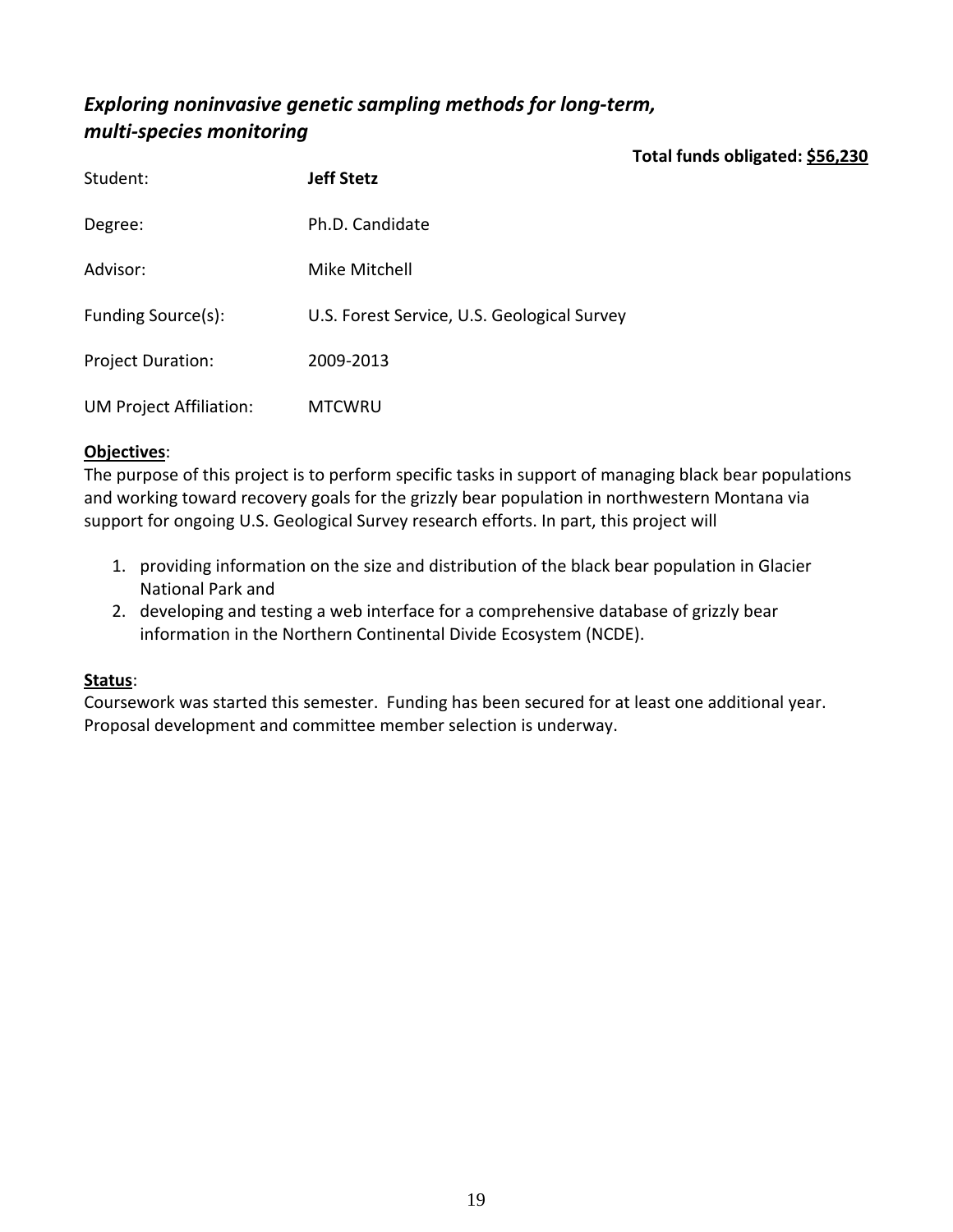# <span id="page-20-0"></span>*Which environmental factors explain differences among species in parent and offspring responses to brood size variation?*

|                                | Total funds obligated: \$121,500                                    |
|--------------------------------|---------------------------------------------------------------------|
| Student:                       | <b>Daniel Barton</b>                                                |
| Degree:                        | Ph.D. Candidate                                                     |
| Advisor:                       | Thomas E. Martin                                                    |
| Funding Source(s):             | National Science Foundation, Montana EPSCoR, U.S. Geological Survey |
|                                | U.S. Department of Agriculture                                      |
| <b>Project Duration:</b>       | 2005-2010                                                           |
| <b>UM Project Affiliation:</b> | DBS-OBE and MTCWRU                                                  |

#### **Objectives:**

Life history theory explains variation in age‐specific fecundity and mortality, which is enigmatically arranged along a 'slow‐fast' gradient. Species at the 'slow' end express long life span, low fecundity, and low reproductive effort, while species at the 'fast' end express the converse. Understanding extrinsic factors causing this pattern is key to understanding evolution of life history traits and demography of wildlife populations. Food limitation, age‐specific mortality, and offspring quality are advanced to explain this variation. We test the predictions of each of these alternatives by examining variation among species in their responses to natural and experimental perturbations. For example, rate of feeding offspring is a key life history trait. It varies substantially among species and incurs energetic costs to parents (reproductive effort) and fitness benefits to offspring (e.g. increased growth, survival). Simultaneously, variation in offspring number and quality strongly influences parental fitness. Comparison among species of the responses of parents to natural and experimentally induced variation in offspring number allows for tests of alternative explanations for life history diversity. Predictions for within- and among-species variation in responses are generated under alternative hypotheses and we test them using brood size manipulations. This approach of testing life history theory by comparing responses among species yields tests that are unattainable with traditional single or multiple species studies.

#### **Progress and Status:**

Field work for this research began in 2007 and is ongoing. We manipulated clutch size and measured parental and offspring responses at 240 nests of 20 species in Arizona and Venezuela. Over natural variation in brood size, we tested whether food limitation or age-specific mortality explain variation in parental feeding behavior among 29 songbird species from Arizona, Argentina, South Africa, and Venezuela. Our results supported the age‐ specific mortality hypothesis and suggested species with high adult mortality increase feeding rate proportionately with increasing brood size, while species with low adult mortality do not. In contrast, food limitation theory predicts proportional adjustment of feeding rate across species and this was not the case. This suggests an important role for adult mortality in the evolution of provisioning strategies, which are a key component of life histories. However, alternatives remain and experimentally induced variation in brood size will provide stronger inference. The first set of results of this research are currently in review for publication.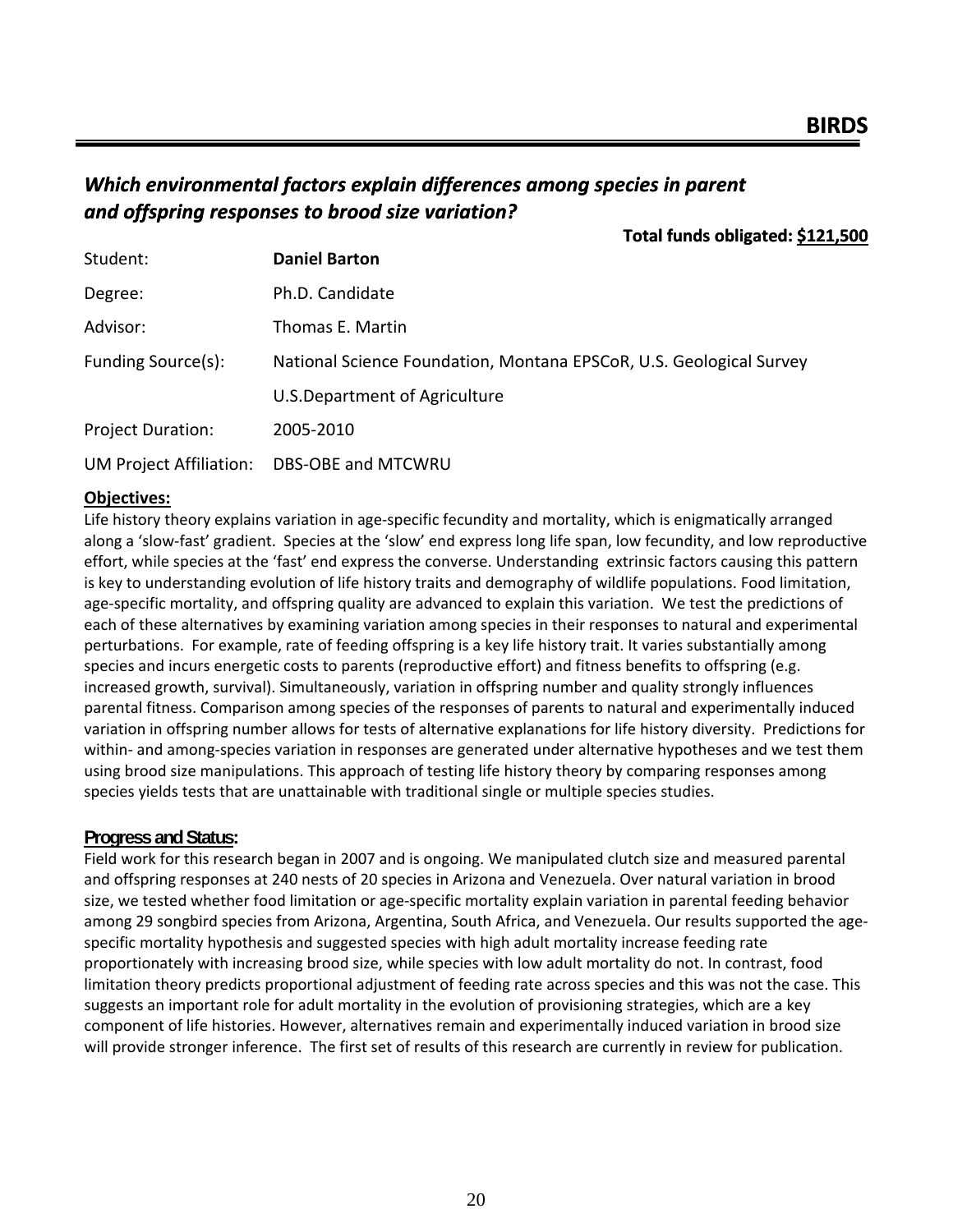# <span id="page-21-0"></span>*Does nest size constrain clutch size? A tropical‐temperate test*

| Student:                 | Atilio L. Biancucci                               |
|--------------------------|---------------------------------------------------|
| Degree:                  | Master's Wildlife Biology – Graduated Spring 2009 |
| Advisor:                 | Thomas E. Martin                                  |
| <b>Funding Source:</b>   | <b>National Science Foundation</b>                |
| <b>Project Duration:</b> | $2007 - 2008$                                     |
| <b>UM Affiliation:</b>   | <b>WBIO-MTCWRU</b>                                |

## **Abstract**:

The smaller clutch size of tropical as opposed to north temperate birds has intrigued researchers for a long time. An untested hypothesis posits that higher nest predation in the tropics favors smaller nests thereby constraining clutch‐size. We tested this hypothesis by conducting an experiment to test whether nest predation increases with nest size in a tropical forest. Furthermore, we studied north temperate and tropical birds to examine if: (1) predation rates increased with nest size, (2) nest sizes were smaller in the tropics, and (3) clutch size was explained by nest size controlled for body size. We used data on predation rates, nest sizes, and clutch sizes for > 2000 north temperate and tropical bird nests of 36 altricial bird species that nest in open cups. Nest predation risk increased with nest size in both the experiment and in the comparison across latitudes, justifying a major premise underlying the nest size hypothesis. However, nest sizes were not smaller in the tropics. As a result, clutch sizes were not related to nest sizes either between latitudes or within sites. Nest sizes were strongly correlated with adult body sizes. Hence, (1) body size might influence reproductive success by affecting nest predation through nest size; and (2) we rejected the hypothesis that nest size explains clutch size in the tropics.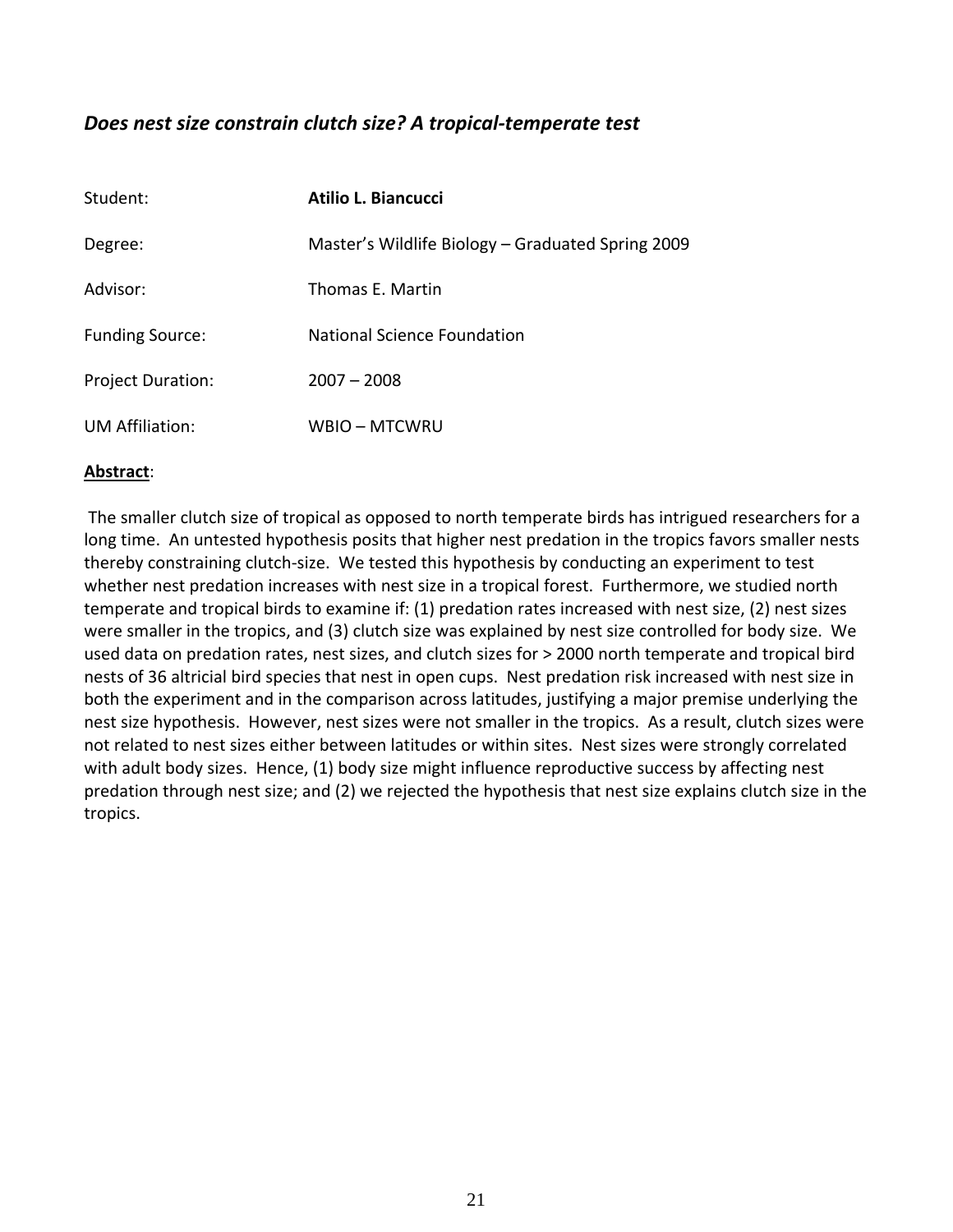# <span id="page-22-0"></span>*Differential growth of body components among coexisting passerine species in response to nest predation risk*

| Student:                       | <b>Yi-Ru Cheng</b>                                |
|--------------------------------|---------------------------------------------------|
| Degree:                        | Master's Wildlife Biology – Graduated Winter 2008 |
| Advisor                        | Thomas E. Martin                                  |
| <b>Funding Sources:</b>        | Taiwan National Fellowship, USGS Climate Change   |
| <b>Project Duration:</b>       | 2005 - 2008                                       |
| <b>UM Project Affiliation:</b> | <b>WBIO - MTCWRU</b>                              |

## **Abstract:**

Environmental sources of mortality can exert strong selection pressures on growth strategies across taxa. Studies of growth responses need to consider multiple body components because components can compete for resources during growth in an integrated growth strategy. However, such studies are lacking and little is known about the extent to which body components may differ in their growth responses to environmental selection pressures. Theory predicts that growth of body components with relatively higher advantages for survival should be prioritized. For example, increases in time dependent mortality, like nest predation risk in birds, should favor growth of body features that enhance the ability to leave nests earlier. We studied 12 coexisting species of passerines to specifically test predictions that species with higher nest predation rates would prioritize growth of locomotor components (e.g. tarsi and wings) at the expense of growth of body mass. We also tested the prediction that these altricial birds should develop endothermy earlier to facilitate their ability to leave the warm nest environment. We found species that experience higher nest predation rates exhibited relatively faster growth rates of wing chord, but not tarsus, compared with body mass. Furthermore, species with higher nest predation rates achieved adult-sized tarsi and 60% of adult wing-chord lengths at relatively smaller body mass, further demonstrating the prioritization of wing and tarsus development. Species with higher nest predation risk also developed endothermy earlier at relatively smaller body mass. Thus, our results suggest that growth responses among species to differences in nest predation risk include an integrated strategy across body components to facilitate an ability to escape a risky environment.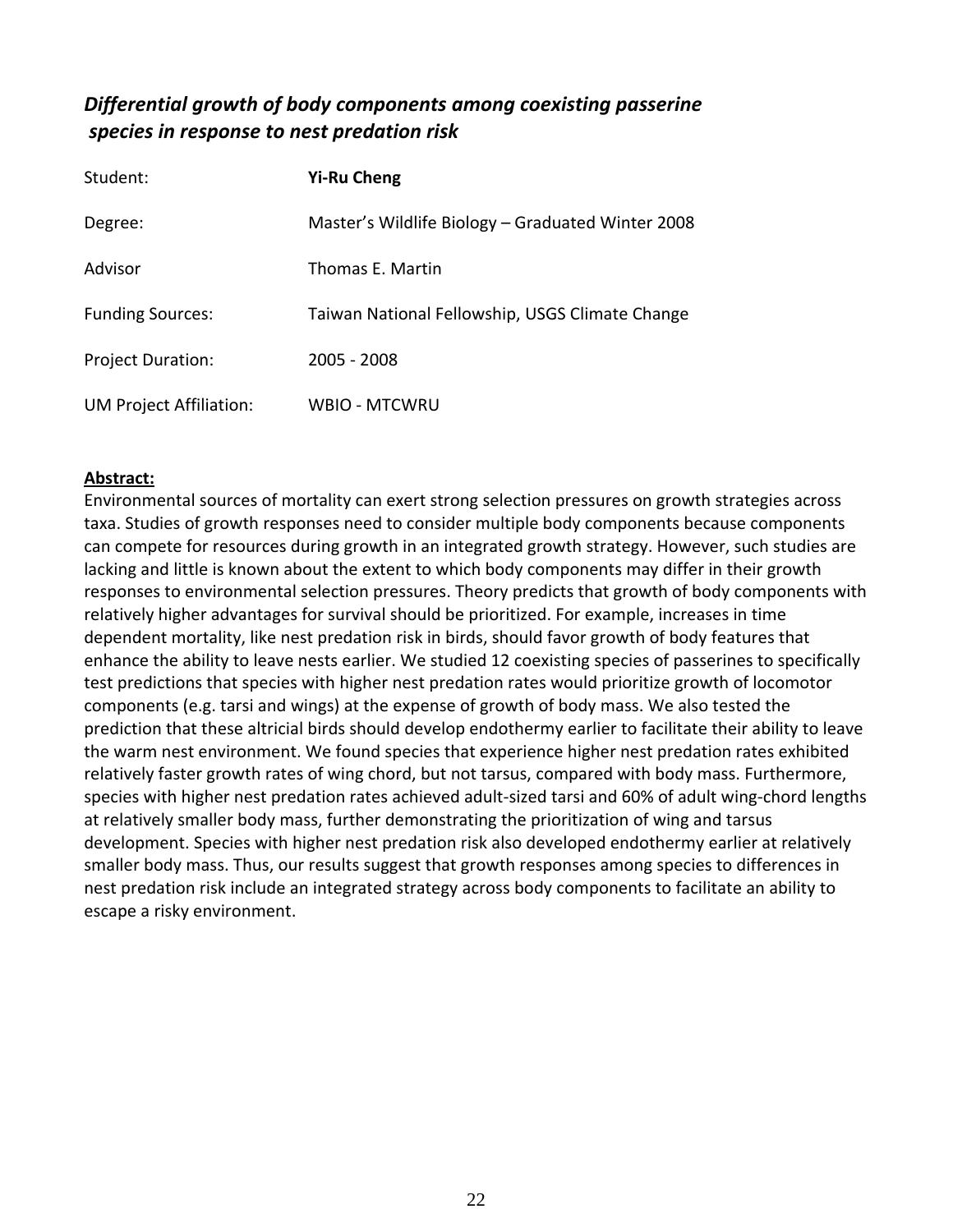# <span id="page-23-0"></span>*Revision of the Montana Bald Eagle Management Guidelines*

### **Total funds obligated: \$15,000**

| Research Associate:            | <b>Christopher A. M. Hammond</b> |
|--------------------------------|----------------------------------|
| Principal Investigator:        | Mike Mitchell                    |
| Cooperators:                   | Montana Fish, Wildlife and Parks |
| <b>Project Duration:</b>       | 2009                             |
| <b>UM Project Affiliation:</b> | <b>MTCWRU</b>                    |

#### **Objectives**:

Coordinate the completion of revised Montana Bald Eagle Management Plan (1994) guidelines.

- 1. Soliciting and compiling feedback and assistance from the Montana Bald Eagle Working Group.
- 2. Assigning committees of the Montana Bald Eagle Working Group to contribute to or complete specific sections of the management guidelines revision where appropriate.
- 3. Summarizing the most current professional literature on activity impacts (e.g. subdivision development, highway construction), potential threats and buffers for inclusion in guideline delineation.
- 4. Drafting management guidelines for Montana Bald Eagle Working Group review and finalization.
- 5. Drafting management guidelines in a format suitable for diverse users including land and wildlife management professionals, construction contractors, energy development contractors, etc.
- 6. Summarizing current federal regulations under the Bald and Golden Eagle Act within the context of Montana guidelines in a format suitable for diverse users including land and wildlife management professionals, construction contractors, energy development contractors, etc.
- 7. Summarizing management actions that could be used to enhance habitat.
- 8. Coordinating final review of revised guidelines through Montana Bald Eagle Working Group.
- 9. Time permitting: Drafting management guidelines for Golden Eagles

### **Progress**:

An initial meeting with the Bald Eagle Working Group Chair (Kristi DuBois) and the Avian Biologist/Bird Conservation Coordinator for Fish, Wildlife and Parks (Catherine Wightman) was held in Missoula to discuss expectations and deliverables associated with the contract. Habitat management was identified as a high priority since habitat protection was lost with recent delisting and habitat loss is potentially the biggest threat facing viable eagle populations in Montana. We agreed that the goal was not to rewrite the Montana Bald Eagle Management Plan of July 1994, but we would incorporate results of more recent research and most likely create an addendum to the plan. We also decided that the Living with Bald Eagles pamphlet would also require updating. We did not decide on how to focus our habitat management efforts, but plan to in future meetings.

After the first meeting, we began a literature review. This included peer reviewed literature as well as other existing state management plans, resources, etc. In addition, we have had several conversations with working group members regarding monitoring, subdivisions and other development, contaminants, etc. A technical review committee was formed with participants from the following agencies: Fish, Wildlife and Parks, University of Montana, U. S. Forest Service, Bureau of Land Management, Plum Creek Timber Company, Army Corps of Engineers, U. S. Fish and Wildlife Service, and the National Park Service (retired). The review committee has met on two occasions. The draft guideline package will be sent to the Bald Eagle Working Group.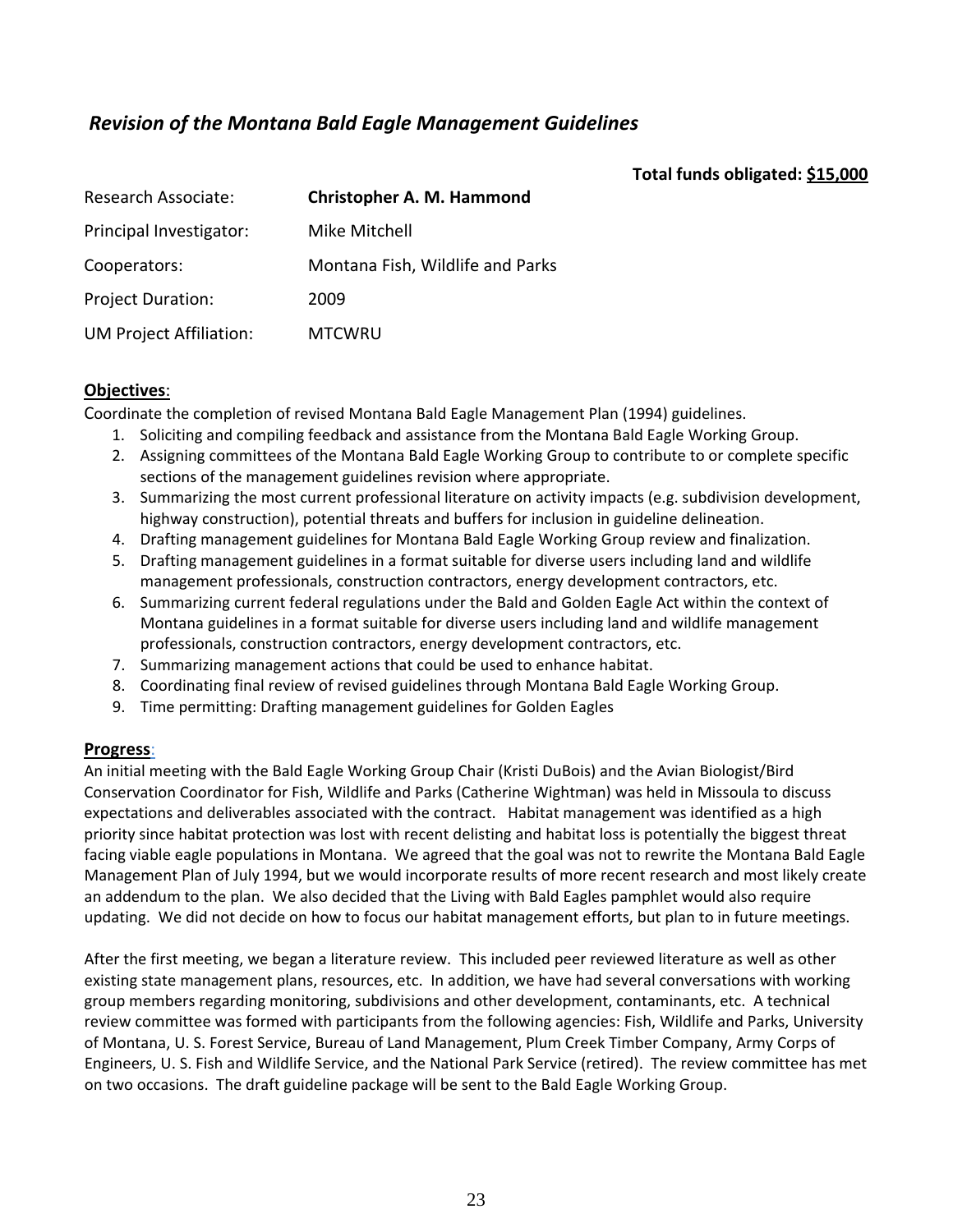# <span id="page-24-0"></span>*Identification of aspen habitat features that affect reproductive success and diversity of birds*

**Total funds obligated: \$330,000**

| Student:                       | Amy Johnson                                           |
|--------------------------------|-------------------------------------------------------|
| Degree:                        | M.Sc. Candidate                                       |
| Advisor:                       | Thomas E. Martin                                      |
| Funding Source(s):             | Montana Fish, Wildlife and Parks; The Bair Foundation |
| <b>Project Duration:</b>       | 2008-2010                                             |
| <b>UM Project Affiliation:</b> | DBS - OBE-MTCWRU                                      |

# **Objectives**:

Understanding the aspen patch features that affect the reproductive success and diversity of native birds is of great interest to wildlife management and conservation because aspen forest area is declining in western North America. Aspen forests are biodiversity hotspots, and declining aspen presence may be associated with population declines in a variety of organisms dependent on this community type, including many species of birds. Identification of habitat features (e.g., landscape context, conifer component, and microhabitat features) that affect the reproductive success and species composition of aspen‐associated birds will help managers determine the appropriate actions for bird conservation. Aspen management plans are primarily determined by the amount of conifers within and around the aspen forests because conifers shade out aspen trees. Conifer removal from aspen patches increases aspen recruitment in most cases, but little is known about how conifer removal affects bird populations. I am examining the influence of conifers within and around aspen patches on bird reproductive success and species composition. In addition, I am examining how variation in microhabitat features between conifer‐ and grassland‐embedded aspen patches affect predation rate, parasitism rate, and nest‐site selection.

## **Progress and Status**:

I am testing the effects of conifers within and around aspen patches on bird reproductive success by finding and monitoring songbird nests and associated vegetation within grassland- and coniferembedded aspen patches at two study sites in Montana. Field work started this year (2009). Conifer component was measured through systematic vegetation surveys within each aspen patch. Microhabitat features were also surveyed around each nest. Point counts and predation surveys were conducted within each study plot and will be used to determine species composition between grassland‐ and conifer‐embedded aspen patches. This Fall I will look for relationships between habitat features and nest success (including predation and parasitism rates) and species composition. I will analyze the data and make preliminary conclusions before going back out to the field sites next summer.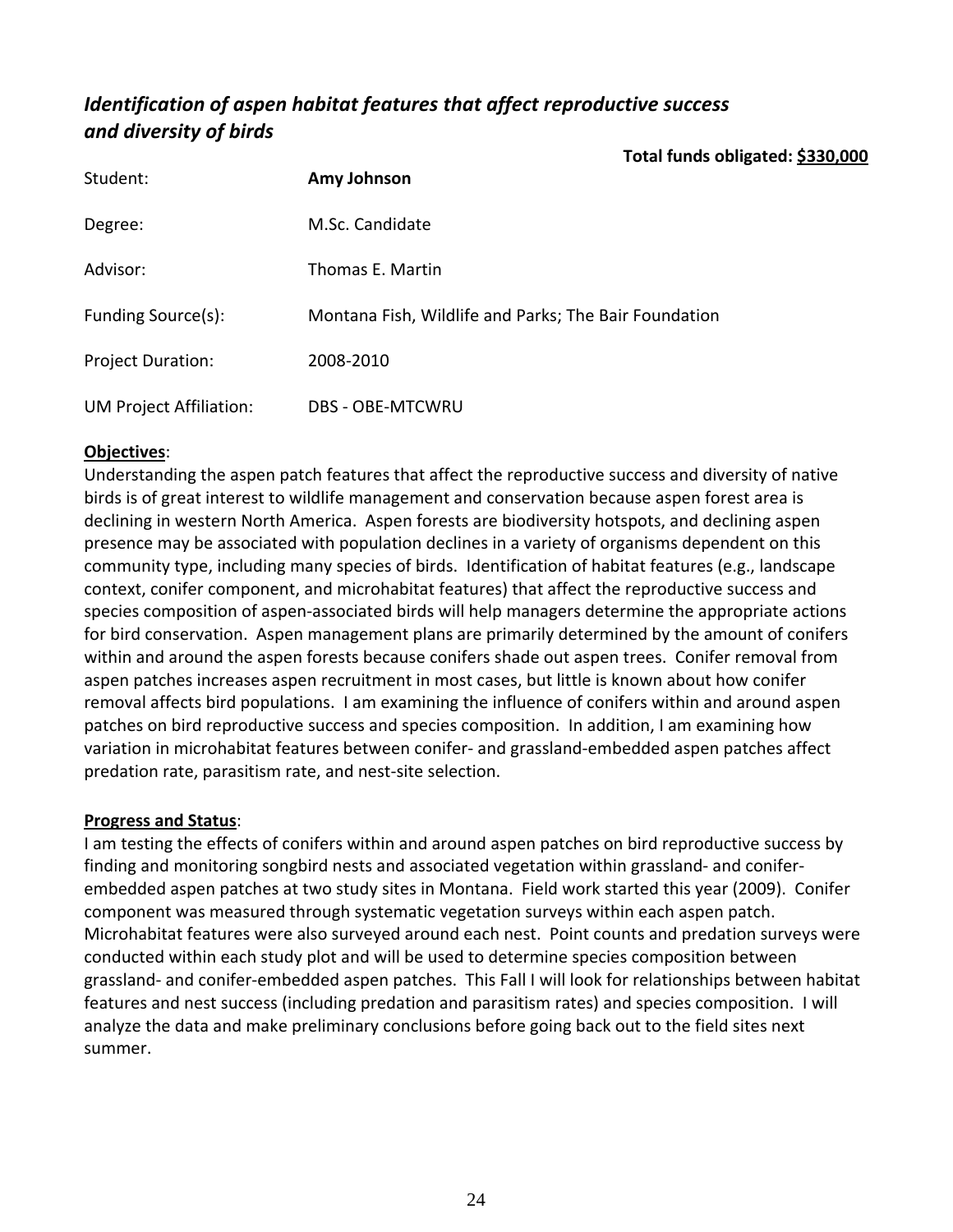# <span id="page-25-0"></span>*The importance of embryonic development for offspring and adult immune function*

| Student:                       | Ania Majewska               |
|--------------------------------|-----------------------------|
| Degree:                        | Ph.D. Candidate             |
| Advisor:                       | Thomas E. Martin            |
| <b>Project Duration:</b>       | 2008-2013                   |
| <b>UM Project Affiliation:</b> | WBIO - MTCWRU - M-FID       |
| <b>Funding Source:</b>         | National Science Foundation |

## **Objectives**:

Tropical birds are typified by slow development, low fecundity, high adult survival and are thought to experience increased exposure to parasites compared with north temperate species. Slow development in tropical birds may represent an evolutionary response to parasite pressure because strong immune function is thought to require time‐consuming cellular differentiation. Tropical Asian birds appear to challenge this long‐standing view of the necessity of slow development for enhanced immune function and high adult survival. Although accepted as a standard measure of development, the length of the embryonic period is not necessarily representative of embryonic development rate. In birds development rate is a function of temperature, thus parents may influence developmental period and offspring immune function by inducing fluctuations in egg temperatures. Indeed, studies of passerine birds show that decreased average egg temperatures result in extended embryonic periods and decreased offspring quality. Yet, parental effects on development rate and offspring quality may extend well into postnatal period and also deserve attention. Previous studies primarily focused on length of the embryonic period and a single measure of adult immune function, while overlooking the possible influence of parasites and of parental effects on offspring phenotypes. I am testing alternative hypotheses in a rigorous design in two developmental stages and at multiple levels of immune function. Summer 2009 I began to examine two major hypotheses that explain variation in immune function and developmental rates of tropical Asian versus temperate birds. This study is the first to test theoretical predictions of the two hypotheses in a strong comparative context.

### **Progress and Status**:

Field work for this project began in summer 2009 in Coconino National Forest, Arizona. A total of 751 blood samples were collected from adult and nestling passerine birds representing 26 species. Samples are being analyzed in the laboratory using various immune asssay. In addition, nearly 100 birds were sampled for intestinal parasites and ectoparasites. Finally, approximately 480 adult birds were sampled for avian influenza as part of collaboration with UCLA's Center for Tropical Research. Laboratory analyses are underway.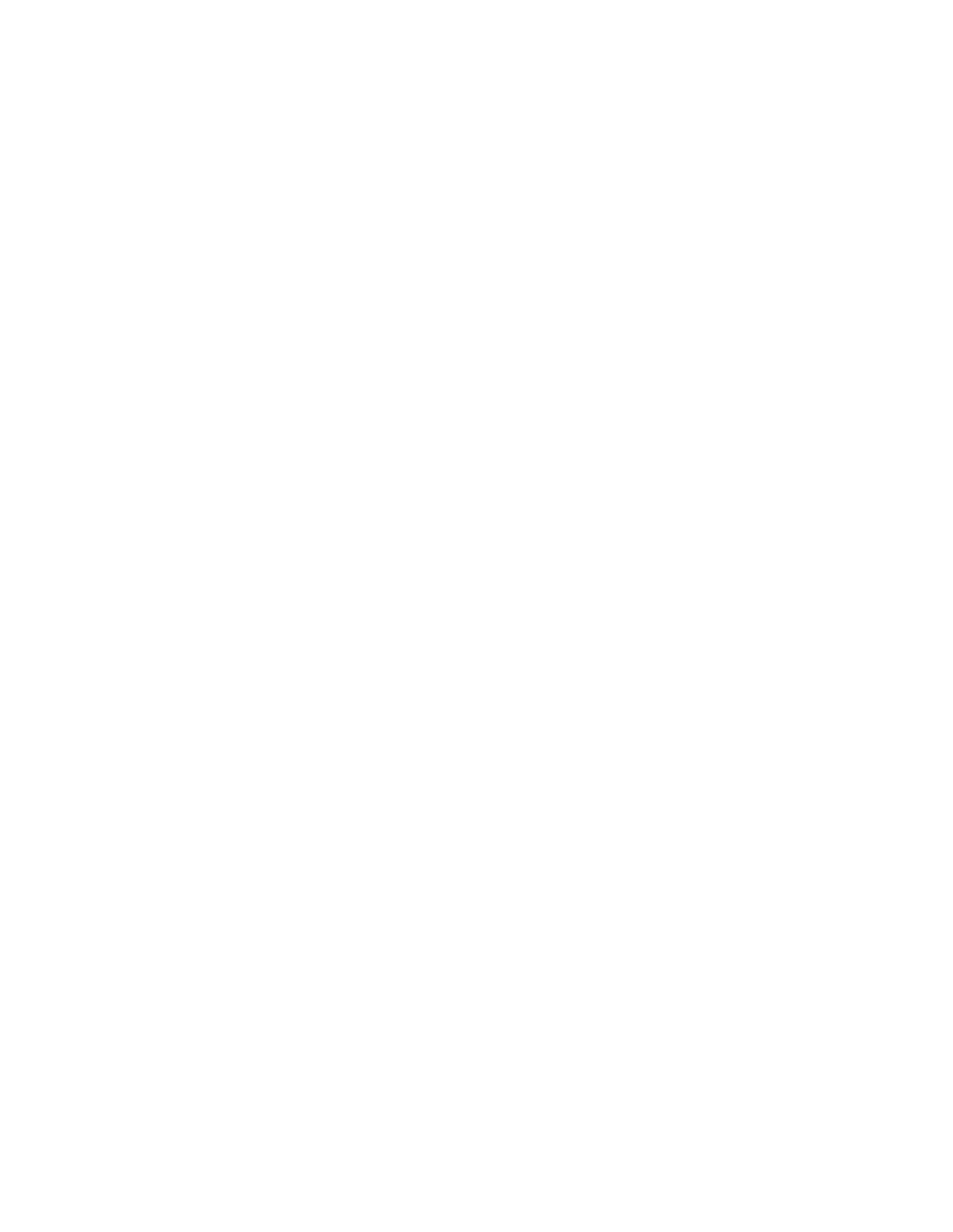# <span id="page-27-0"></span>*Understanding the environmental causes of a major global divergence in life history strategies of tropical birds*

**Total funds obligated: \$193,680**

| Principal Investigator:        | <b>Thomas E. Martin</b>            |
|--------------------------------|------------------------------------|
| <b>Funding Source:</b>         | <b>National Science Foundation</b> |
| <b>Project Duration:</b>       | 2009-2012                          |
| <b>UM Project Affiliation:</b> | <b>MTCWRU</b>                      |

# **Objectives:**

Measure demographic and life history strategies (clutch size, nest predation, development rates, parental care, adult survival rates) of bird species in montane Malaysian Borneo (Kinabalu Park) to compare with related bird species in Arizona and previous work in tropical Venezuela at similar elevations. Examine the relative importance of nest predation, food limitation, and adult mortality on variation in demography and life history strategies.

## **Progress and Status:**

Life history strategies are comprised of age‐specific fecundity and mortality, plus parental care behaviors and developmental rates influencing these fitness components. Altogether these traits determine demography of populations in ecological time and influence evolution of phenotypes to provide critical insight into environmental selection pressures. By examining geographic variation in life history strategies and the selection pressures favoring differing strategies, new insights are gained into the environmental influences on population regulation. Particularly strong insight is gained by examining major divergences in strategies because they reflect differing historical environmental pressures on populations and species. Tropical Asia has a major life history divergence that has gone un‐noticed: clutch sizes are larger and more variable for many species, development rate of embryos is faster, and yet adult mortality remains low. This combination of traits is thought to be impossible under current theory.

We initiated a new project in tropical Borneo because it retains large blocks of pristine forest at mid‐elevation. Plots for nest searching and netting birds were established and mapped via GPS in 2009. About 400 nests were found and monitored, nestling growth measured, parental care video‐ taped, and egg temperatures quantified. In addition, some 500 birds were banded to aid in estimating adult survival and renesting efforts. Data are in the process of being entered into the database and videos are being transcribed to allow initial analyses later in the year. We will take a full field crew in 2010.

This work includes an important training component for young US and Malaysian scientists. The perception that reproduction cannot be studied in the field is corrected by training young scientists in the conduct of this field work. In addition, the most motivated are invited to the lab in Montana where they are taught to write their first publications on the life history of some species that is previously undescribed.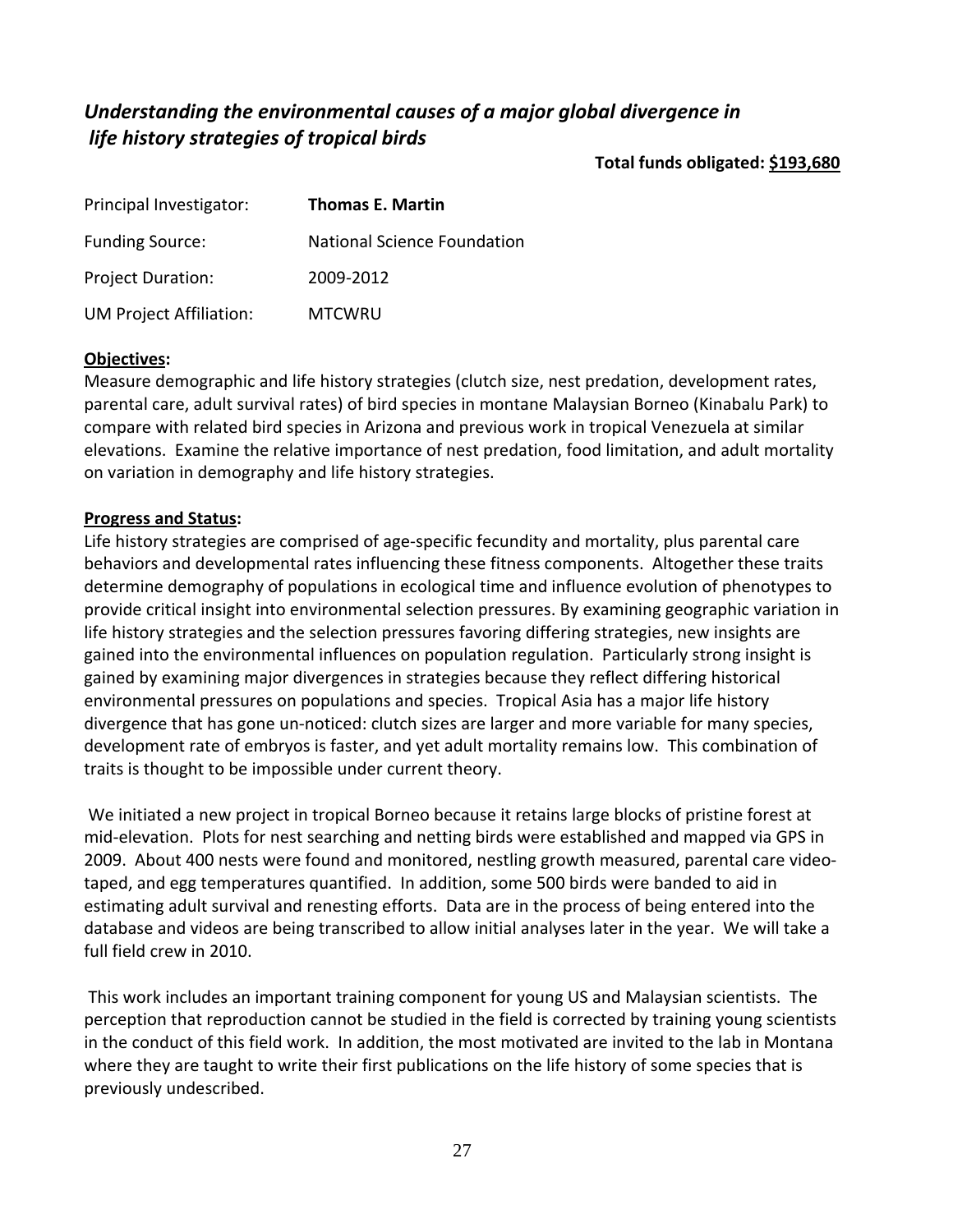# *Effect of climate change and elk browsing on population trajectories and trophic interactions in a high elevation riparian ecosystem*

|                         |                                                    | Total funds obligated: \$588,484 |
|-------------------------|----------------------------------------------------|----------------------------------|
| Principal Investigator: | <b>Thomas E Martin</b>                             |                                  |
| Funding Source(s):      | US Geological Survey, US Department of Agriculture |                                  |
| Project Duration:       | 1985-ongoing                                       |                                  |
| UM Project Affiliation: | <b>MTCWRU</b>                                      |                                  |

#### **Objectives:**

Measure and examine annual variation in avian nest success and predation, adult survival, population size, habitat selection, and parental care behaviors, as well as small mammal density and species composition, vegetation density and species composition in a high‐elevation riparian ecosystem in north‐central Arizona relative to climate variation and elk browsing.

#### **Progress and Status:**

Climate has had large consequences over the past 24 years for 32 bird species based on study of their populations and >15,000 nests by affecting trophic levels below (plants) and above (predators) them. Winter snowfall has declined strongly across the 24 years of study, as typical throughout western North America, which has increased over-winter densities of elk in the study area. This decline in snowfall and increase in overwinter elk was strongly associated with the loss of deciduous vegetation (aspen, canyon maple, New Mexican locust) that represents preferred bird habitat, and birds have declined in abundance associated with the decline in preferred habitat. In addition, summer precipitation has also declined over the 24 years of study and drier summers have yielded greater predation on offspring.

The direct effects of climate on differing trophic levels together with indirect effects arising from altered interactions among trophic levels substantially change ecosystem structure. An exclosure experiment was initiated in the fall of 2004 to test the effects of elk and winter snow on plant, bird and small mammal communities. Three large (10 ha) exclosures were established on three different canyons. Results through 2009 already show a large effect on aspen recruitment and ground cover, and a slower but increasing effect on maple and locust recruitment; plant abundance and diversity (e.g., increased perennial flower diversity) have increased in the 5 years since fence establishment. In addition, several bird species have already increased in abundance compared with adjacent controls. Small mammal species also show responses, with some species (deer mice, wood rats) increasing and others (chipmunks) decreasing on fenced areas compared with controls.

Continuation of this project will help to differentiate the interacting effects of elk browsing and climate on plant reproduction, and subsequent effects on higher trophic levels (birds, small mammals), as well as the interaction among these trophic groups.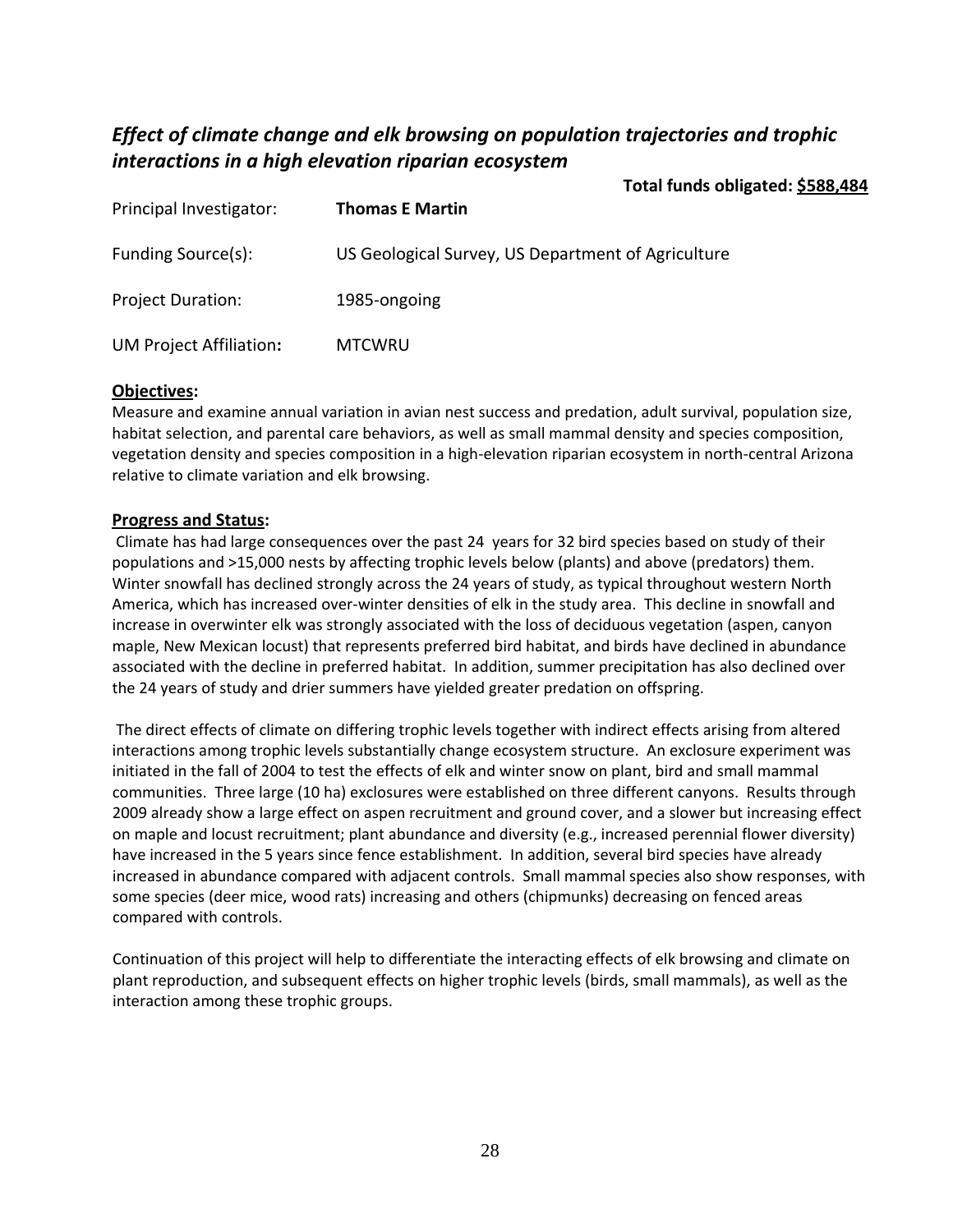# *Ecological determinants of variation in life history strategies between related tropical and temperate birds*

|                          | Total funds obligated: \$493,000                      |
|--------------------------|-------------------------------------------------------|
| Principal Investigator:  | <b>Thomas E. Martin</b>                               |
| <b>Funding Sources:</b>  | National Science Foundation, Venezuela National Parks |
| <b>Project Duration:</b> | $2001 - 2008$ (ending)                                |
| UM Project Affiliation:  | <b>MTCWRU</b>                                         |

## **Objectives**:

Measure life history strategies of bird species in montane Venezuela (Yacambu National Park) to compare with related bird species in the long-term Arizona study to examine the relative importance of nest predation, food limitation, and adult mortality.

## **Progress**:

Life history strategies are comprised of age‐specific fecundity and mortality, plus parental care behaviors and developmental rates influencing these fitness components. Altogether these traits determine demography of populations in ecological time and influence evolution of phenotypes to provide critical insight into environmental selection pressures. By examining geographic variation in life history strategies and the selection pressures favoring differing strategies, new insights are gained into the environmental influences on population regulation. Particularly strong insight is gained by comparing phylogenetic relatives in different geographic regions because it allows examination of differing historical pressures on populations and species.

Very little detailed information on life history strategies has been quantitatively described for tropical birds. It is a common perception that nests are too difficult to find. However, we have located and monitored just over 3,700 nests in tropical Venezuela to date. We have video‐recorded parental behaviors such as nest attentiveness (% time spent on the nest) during incubation, feeding rates of nestlings relative to their ages, and brooding of nestlings, and measured: length of incubation and nestling periods, fresh egg mass, loss of mass by eggs over the incubation period, nestling growth rates and sizes, embryo metabolism rates, egg temperatures, and rates of development of endothermy.

The results to date show that adult mortality can be of greater importance in the longer‐lived tropical birds than temperate birds and explain large regional differences such as smaller clutch sizes, lower parental effort, slower development and cooler embryo temperatures. This has led to discovery of broad patterns that have never been recognized previously. For example, we documented for the first time that there is a general world-wide pattern of parents exhibiting lower nest attentiveness (less time on the nest) during incubation than north temperate birds. This then explains long incubation periods in a way never before considered. Nest predation can influence strategies within each region, but does not explain differences among regions. Finally, we netted and banded more than 4,000 birds to allow examination of adult survival.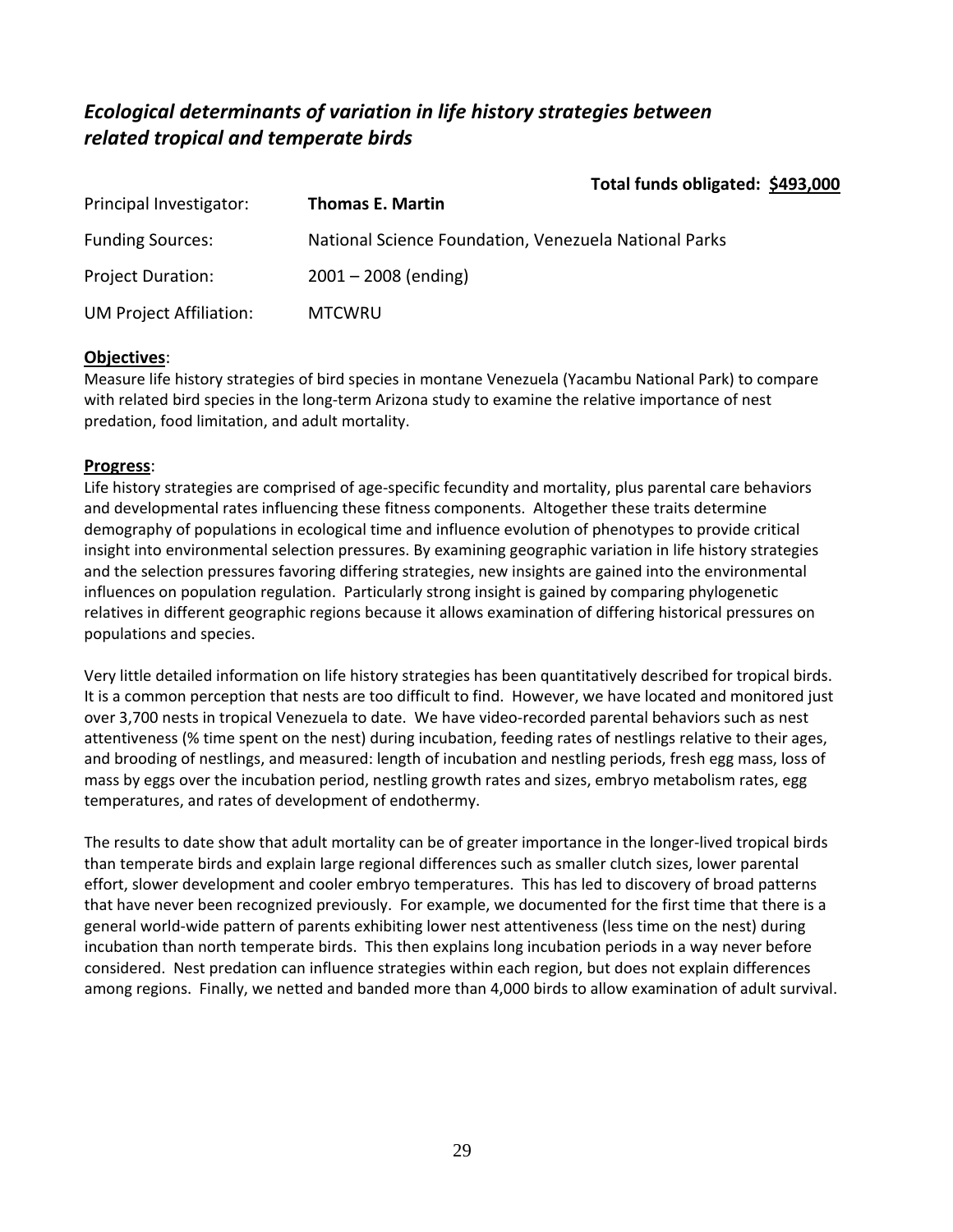# <span id="page-30-0"></span>*Population viability analysis for Greater Sage‐grouse in select areas of the Miles City Field Office*

**Total funds obligated: \$103,774**

| Post-Doc Researcher:           | <b>Rebecca Taylor</b>            |
|--------------------------------|----------------------------------|
| Principal Investigators:       | David Naugle and L. Scott Mills  |
| <b>Funding Source:</b>         | <b>Bureau of Land Management</b> |
| <b>Project Duration:</b>       | $2008 - 2010$                    |
| <b>UM Project Affiliation:</b> | <b>WBIO-MTCWRU</b>               |

## **Objectives**:

- 1. Use existing lek count data and location and survival information from marked birds to conduct population viability analyses for sage‐grouse in the Powder River Basin, Montana and Wyoming.
- 2. Work with managers to formulate potential and realistic future management scenarios for populations.
- 3. Use management scenarios to simulate future viability of populations to provide decision support to BLM officials at field office, state and national levels.
- 4. Assemble data and conduct viability analyses for other basins outside the PRB but within sage-grouse management zones I & II that also are affected by energy development.

## **Progress**:

Progress since June 1 includes an analysis of sage grouse population growth rates to determine the relative contribution of different demographic rates to population growth. These demographic rates have been estimated from marked birds in Montana, Wyoming and beyond. Preliminary analyses of population growth rates based on Montana lek counts has begun.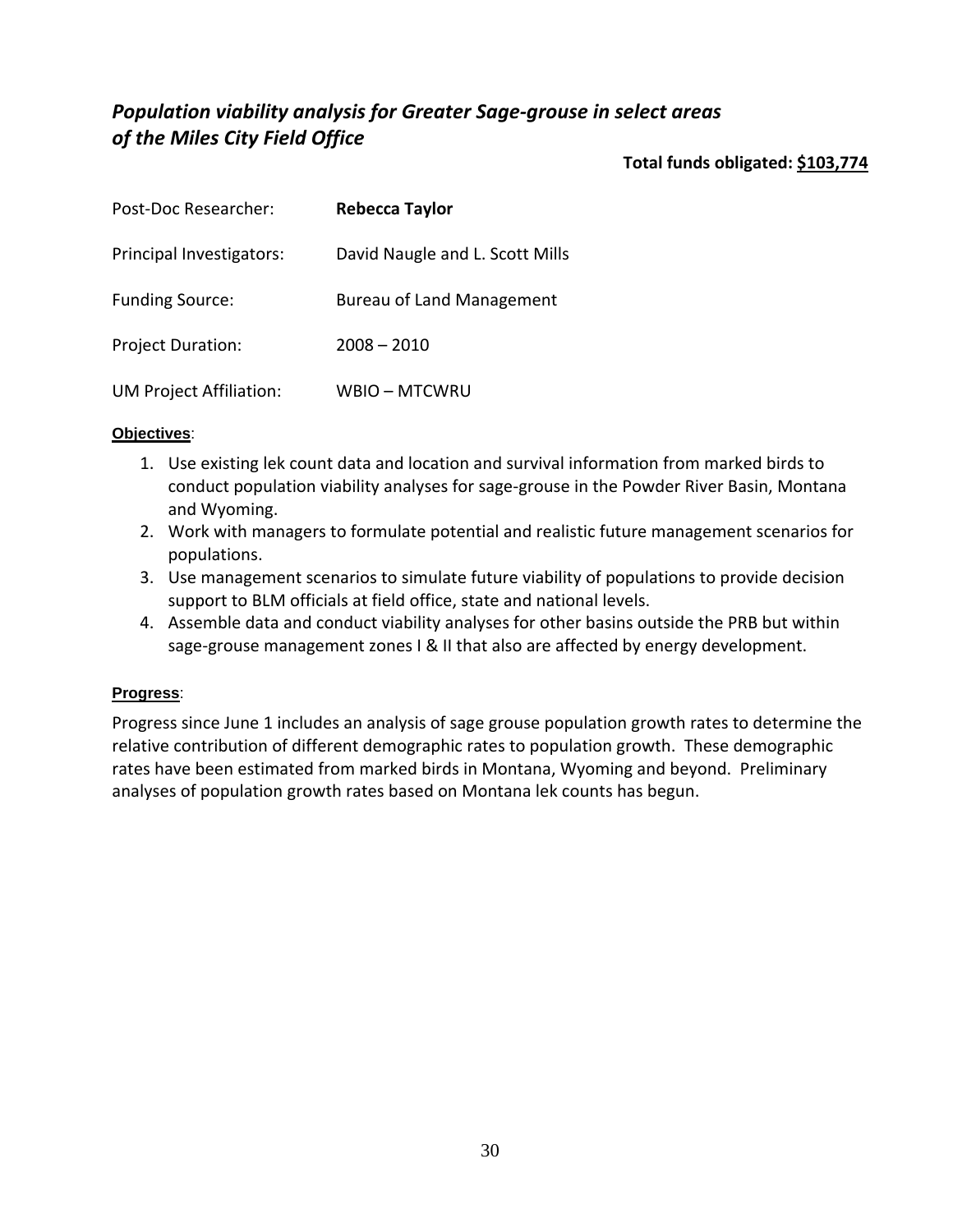# <span id="page-31-0"></span>*Black‐backed Woodpecker study*

| Student:<br>Degree:            | Jennifer Woolf<br>Ph.D. Candidate, WBIO                                                                                                                                                                                                                                                                                                                                                                                                                                                                                                                                                                       |
|--------------------------------|---------------------------------------------------------------------------------------------------------------------------------------------------------------------------------------------------------------------------------------------------------------------------------------------------------------------------------------------------------------------------------------------------------------------------------------------------------------------------------------------------------------------------------------------------------------------------------------------------------------|
| Advisor:                       | <b>Fred Allendorf</b>                                                                                                                                                                                                                                                                                                                                                                                                                                                                                                                                                                                         |
| <b>Funding Sources:</b>        | USFS Rocky Mountain Research Station Wildlife, Genetics Laboratory,<br>Montana Department of Fish, Wildlife and Parks, U.S. Forest Service,<br>Rocky Mountain Research Station, Yellowstone to Yukon Initiative and<br>Wilburforce Foundation, National Center for Landscape Fire Analysis,<br>U. S. Forest Service Region One, McIntire-Stennis Cooperative Wildlife<br>Research Program, Five Valleys Audubon, Northwest Scientific<br>Association, Glacier National Park, The Glacier Fund, Bureau of Land<br>Management, Black Hills NF, Global Forest Science, Avian Science<br>Center, Univ. of Montana |
| <b>Project Duration:</b>       | 2003-2009                                                                                                                                                                                                                                                                                                                                                                                                                                                                                                                                                                                                     |
| <b>UM Project Affiliation:</b> | WBIO-DBS                                                                                                                                                                                                                                                                                                                                                                                                                                                                                                                                                                                                      |

**Total funds obligated: \$71,439**

## **Objectives**:

My primary goal is to describe the genetic population structure and dispersal dynamics of black‐backed woodpeckers. In addition, I plan to test whether the black-backed woodpecker is a strong habitat specialist, or a moderate habitat specialist in terms of breeding habitat requirements. Specifically, I will address the following research questions:

- 1. Models of Population Structure: What patterns and amounts of gene flow result in discrete genetic clusters vs. a continuous population? If the population is continuous, what patterns and amounts of gene flow result in isolation by distance vs. panmixia?
- 2. Population Structure of black‐backed and hairy woodpeckers: What are the patterns of genetic variation observed at different spatial scales? Which population model best fits genetic population structure observed? What is the distribution of dispersal distances? How does the observed pattern of genetic variation inform the monitoring and management of populations?
- 3. Synthesis and Comparison: Based on the simulation data, what demographic parameters could result in the observed population structure of black-backed and hairy woodpeckers? Can life history combined with genetic data of a common species inform life history of a rare species, given genetic data?

### **Progress**:

We completed our collection of field data in July 2007. Over the course of the study, we obtained samples from 186 black-backed and 92 hairy woodpeckers. We have preliminary results on both mtDNA and nuclear DNA relationships. In the winter of 2007‐2008, we will complete the genetic analysis of all of the samples and determine relationships among individuals at different field sites.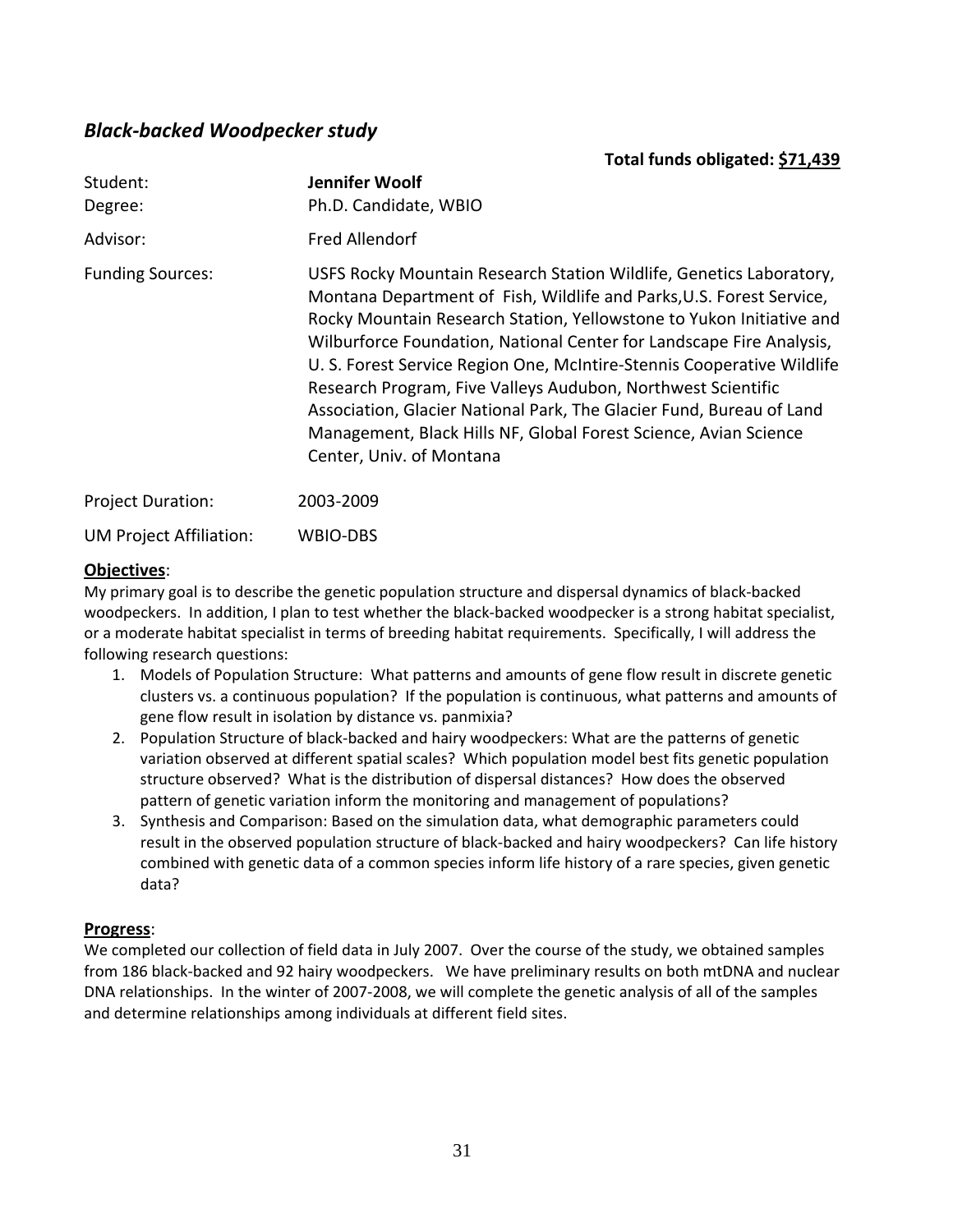# <span id="page-32-0"></span>*Investigation of hybridization between native Sauger and introduced Walleye in the Missouri River Drainage, Montana*

|                          |                                  | Total funds obligated: \$65,044 |
|--------------------------|----------------------------------|---------------------------------|
| Student:                 | <b>Daniel Bingham</b>            |                                 |
| Degree:                  | M.Sc. Candidate, WBIO            |                                 |
| Advisor:                 | <b>Fred Allendorf</b>            |                                 |
| <b>Funding Source:</b>   | Montana Fish, Wildlife and Parks |                                 |
| <b>Project Duration:</b> | $2009 - 2010$                    |                                 |
| UM Project Affiliation:  | WBIO – MTCWRU                    |                                 |

### **Objectives**:

This proposed graduate research project has three main objectives.

- 1. Find five to ten diagnostic DNA microsatellite markers between sauger and walleye. Such markers can be analyzed using non‐lethal sampling.
- 2. When the diagnostic loci have been identified they will be used to investigate the extent and dynamics of hybridization between the species throughout the Missouri River drainage. This portion of the research will use random samples collected from spawning aggregations.
- 3. Finally, if appropriate the same samples will be used to investigate the genetic population structure of sauger throughout the drainage. This portion of the project may require analysis of additional microsatellite loci depending on how much genetic variation exists at the diagnostic microsatellite loci within sauger.

### **Progress:**

Student is reviewing the literature for microsatellites that may be useful as diagnostic markers between sauger and walleye. He has identified over twenty, polymorphic loci that amplify in both species and many more that amplify in closely related species indicating their potential usefulness in identifying sauger‐walleye hybrids. He will be ordering primers for these loci in the near future to begin examining their usefulness in identifying sauger‐walleye hybrids.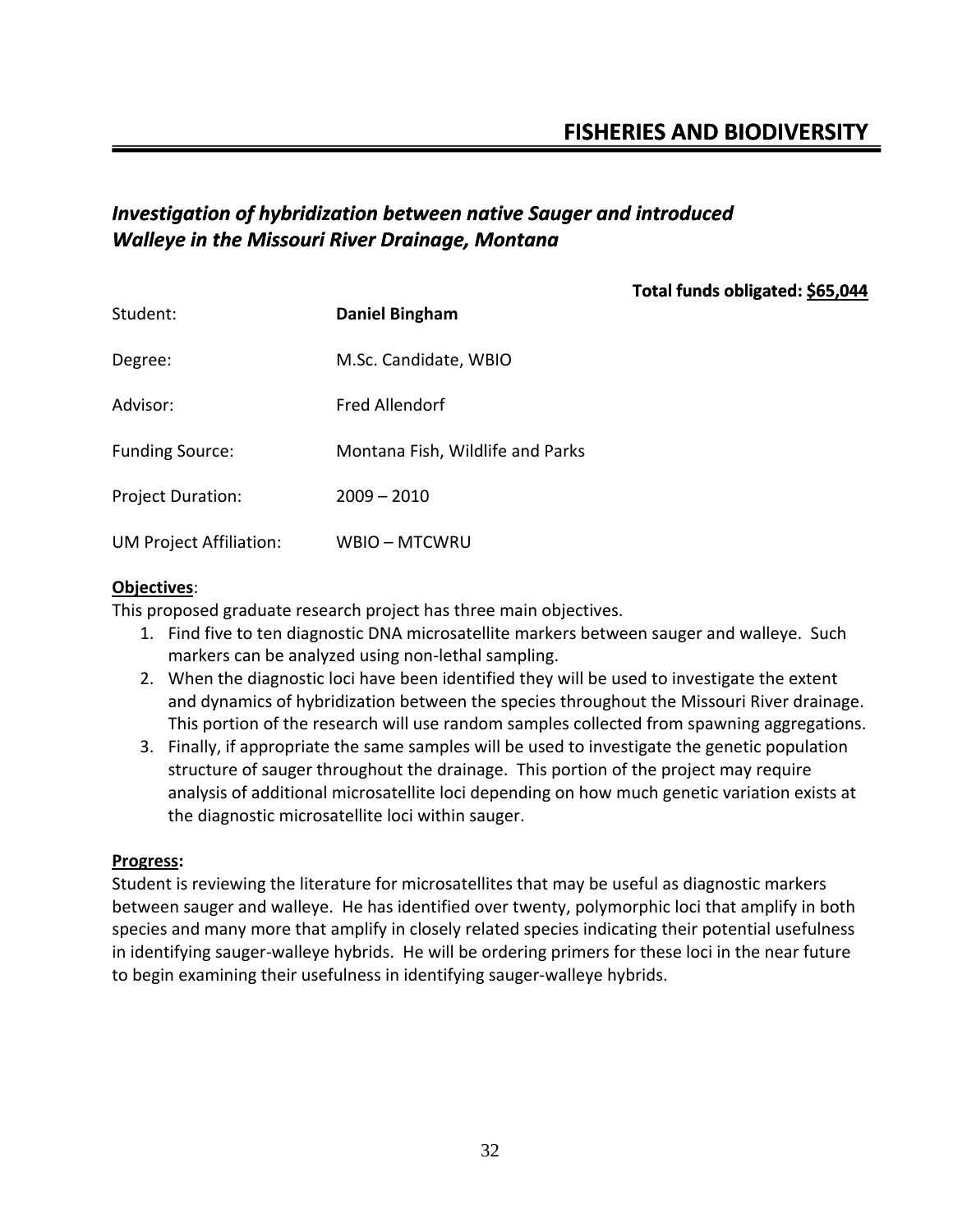# <span id="page-33-0"></span>*A risk assessment framework for defining scientifically‐defensible recovery goals for listed species*

**Total funds obligated: \$296,779**

| Post-doctoral Researcher: | <b>Cindy Hartway</b>                                                                                                                              |
|---------------------------|---------------------------------------------------------------------------------------------------------------------------------------------------|
| Principal Investigator:   | L. Scott Mills (In collaboration with co-PIs at<br>University of Idaho [Oz Garton, Michael Scott] and<br>University of Wyoming [Matthew Kauffman] |
| Cooperators:              | U. S. Department of Defense, University of Idaho,<br>University of Wyoming                                                                        |
| <b>Project Duration:</b>  | 2006 - 2010                                                                                                                                       |

## **Objective:**

Management of sensitive species is often complicated by incomplete data on the species, and by the lack of a framework to prioritize recovery actions. The objective of this project is to develop and test tools that can be used to better manage listed species on Department of Defense (DoD) installations by developing a framework to estimate trend, prioritize management actions, and estimate extinction risk under a range of life history attributes, available data, and training, testing, and management actions. The main focus of the University of Montana portion of this collaborative grant is to first determine how key population attributes such as survival or reproduction respond to specific anthropogenic disturbance and/or management actions (e.g. grazing, removal of exotic predators), and whether these responses are consistent across taxa. We will next use demographic matrix models for multiple species in multiple taxonomic groups to see how the expected change in demographic rates due to management actions would translate into changes in population growth rate. For each taxonomic group the vital rates – and management actions ‐‐ most typically responsible for population declines and endangerment will be determined. These "rules of thumb" will allow managers to choose the most efficient management options most likely to increase population growth, even for endangered species for which little specific data exists.

## **Progress:**

This year we completed our initial project with the development of a web-based guide for managing datapoor T&E species on DoD lands. Our approach combines a suite of demographic models (developed from basic life history information of T&E species) with the results of our review and meta-analysis of management effects on species vital rates (e.g. – survival and reproductive rates). The graphical output of these models allows managers to predict how vital rate alterations will affect population growth rate, which vital rates have the greatest influence on growth rates, and, most importantly, the likely population‐level effects of vital rate alterations resulting from specific management actions. This tool helps managers formulate broad guidelines on the efficacy of alternate management options, research and data collection efforts.

 We have received additional funding from SERDP to extend our project to develop analyses quantifying the effect of parameter uncertainty (due to environmental variation or observer error) and model structure on estimates of population persistence. We will be determining the impact of spatial and temporal variability on the overall effectiveness of management actions to alter species' demographic rates, and making inference from results about the type and amount of information necessary to effectively manage species.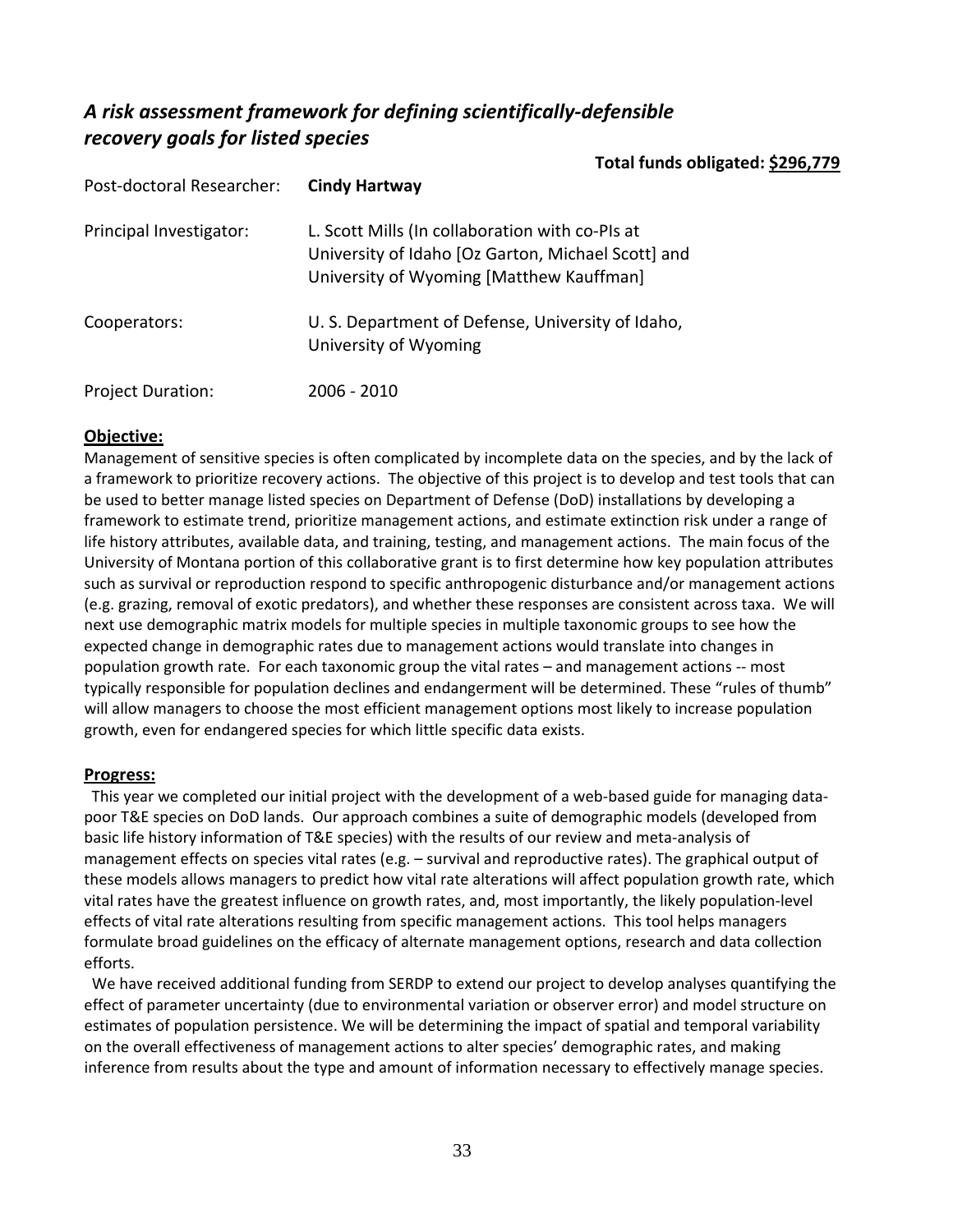# <span id="page-34-0"></span>*Genetic population structure and conservation of Bull Trout in the East Fork Bitterroot River, Montana*

| Total funds obligated: \$55,053                                 |
|-----------------------------------------------------------------|
| <b>Leslie Nyce</b>                                              |
| M.Sc Wildlife Biology                                           |
| Lisa Eby                                                        |
| Montana Fish, Wildlife & Parks (through Section 6 & SWIG funds) |
| 2008-2010                                                       |
| <b>WBIO</b>                                                     |
|                                                                 |

## **Objectives**:

- 1. Determine genetic population structure of bull trout in the East Fork Bitterroot River.
- 2. Determine which tributaries are important for fluvial fish. (3) Re-evaluate the current monitoring plan to determine if it captures the status and trends of fluvial fish.

## **Progress and Status**:

To determine genetic population structure, we sampled all East Fork tributaries with known bull trout presence to collect non‐lethal tissue samples during the summers of 2008 and 2009. Analysis of the tissue samples will include DNA extraction, polymerase chain reaction and fragment analysis using 16 microsatellite loci with allelic diversity. Seven of the loci are diagnostic allowing examination of hybridization with brook trout. In addition to analyses to describe population structure, I will test for relatedness among individual samples within tributaries as well as examine whether there is evidence for population bottlenecks. To date, DNA extraction has been completed on 264 samples along with fragment analysis on 192 samples. Initial analysis shows no hybridization and an allelic diversity between 2‐22 alleles. To examine which tributaries are important for fluvial fish, I implanted six fluvial bull trout with radio transmitters in order to identify spawning tributaries. Three of the six fish were tracked to spawning tributaries and a fourth to the East Fork Wilderness area. In addition, we collected tissue samples from the East Fork mainstem and Bitterroot River to assign to a tributary of origin. Between the different approaches (following fluvial fish and assigning fluvial fish to natal tributaries), I hope to be able to highlight the key tributaries producing fluvial fish. Once I have a better understanding of the distribution and sources of fluvial fish, I will evaluate the current monitoring plan and existing data to examine whether it has captured the trends in the fluvial component and make recommendations for future monitoring approaches. The field component of this project will be completed fall of 2009 with final data analyses and writing in 2010.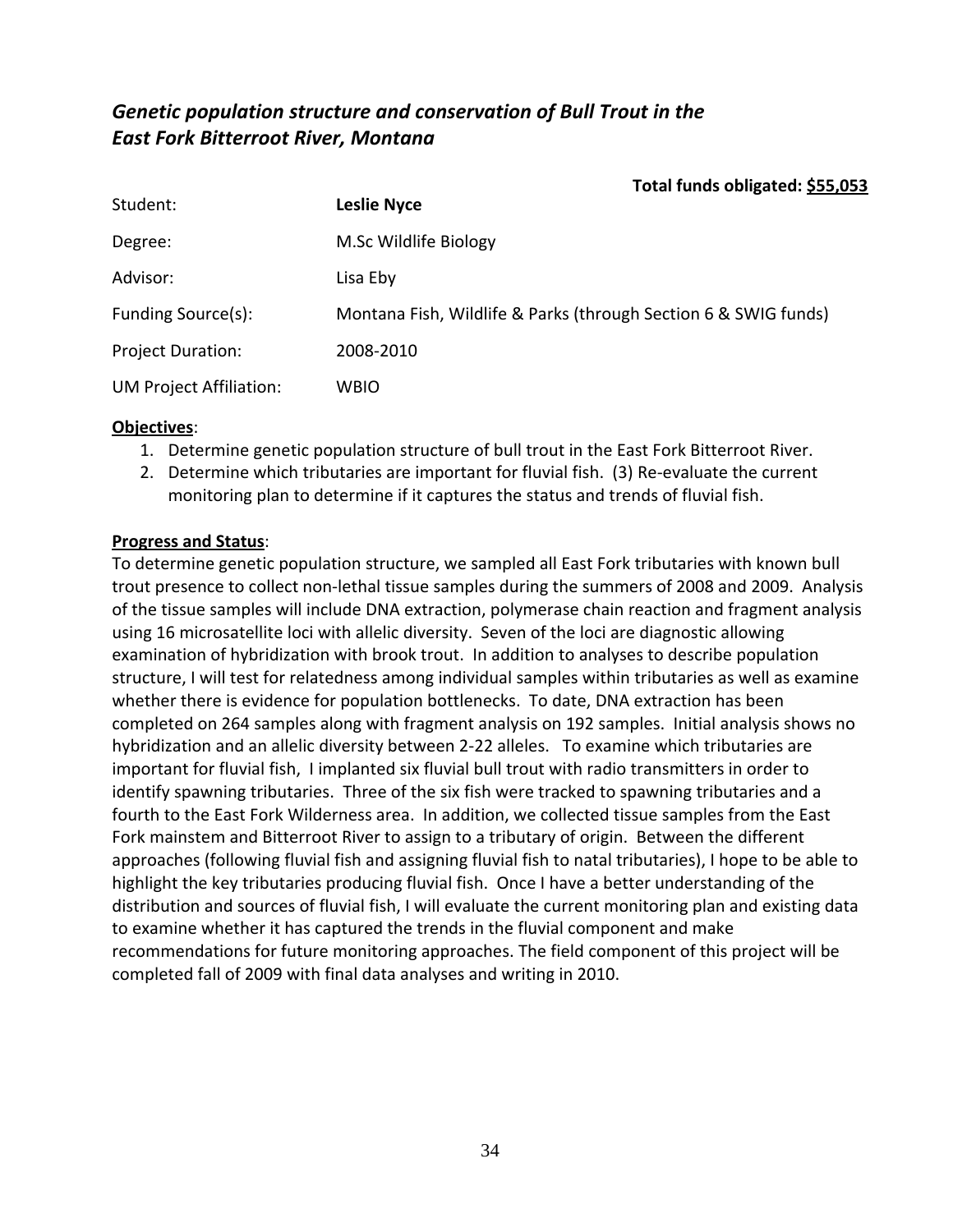# <span id="page-35-0"></span>*State‐wide assessment of status, predicted distribution, and landscape‐level habitat suitability of amphibians and reptiles in Montana*

### **Total funds obligated: \$288,458**

| Student:                 | <b>Bryce A. Maxell</b>                                                                                                                                                                                                                                               |
|--------------------------|----------------------------------------------------------------------------------------------------------------------------------------------------------------------------------------------------------------------------------------------------------------------|
| Degree:                  | Ph.D. Wildlife Biology - Graduated Spring 2009                                                                                                                                                                                                                       |
| Supervisors:             | Andrew Sheldon and Lisa Eby                                                                                                                                                                                                                                          |
| Cooperators:             | Region 1 U.S. Forest Service, U.S. Geological Survey - Biological<br>Resources Division, Montana Fish, Wildlife and Parks, Bureau of Land<br>Management, Montana Department of Environmental Quality, EPA,<br><b>IUCN Declining Amphibians Population Task Force</b> |
| <b>Project Duration:</b> | $2000 - 2008$                                                                                                                                                                                                                                                        |
| UM Project Affiliation:  | WBIO - FOR - DBS/MTCWRU                                                                                                                                                                                                                                              |

#### **Abstract:**

Beginning in the late 1980s herpetologists began to realize that amphibians around the world had undergone, and were continuing to undergo, declines, extirpations, and extinctions. In most cases, detections of declines and determinations of the underlying causes has been hampered by a lack of available baseline information on distribution and status.

This project was a cooperative effort to address these data deficiencies for amphibians and reptiles in Montana. Watersheds with greater than 30 percent federal or state land ownership were randomly selected for survey in each of 11 geographic strata. Visual encounter and dipnet surveys of all standing water bodies on public lands within these watersheds yielded watershed and site occupancy estimates as a measure of status. Occupancy estimates from this first-ever state-wide base level assessment can be more validly used for future comparisons with future status assessment, provided additional support for declines in Western Toad (*Bufo boreas)* and Northern Leopard Frog (*Rana pipiens*) populations in western Montana, and identified a variety of conservation issues of concern that can be addressed through management actions (e.g., clear evidence for negative impacts of fish and importance of maintaining natural disturbance regimes such as flooding, beaver, and fire).

The information gathered during field inventories was combined with other existing information and used in maximum entropy modeling to predict state-wide distribution and habitat suitability for all of Montana's amphibians and reptiles. These models out performed GAP analysis models by simultaneously reducing the area predicted and omission error rates. Among other things, models identified scale dependent responses to environmental variables, potentially isolated populations in need of conservation efforts, and areas that are critical for maintaining landscape connectivity.

In conjunction with field inventories, a state-wide assessment of the distribution of the pathogenic chytrid fungus (*Batrachochytrium dendrobatidis*) (Bd) was undertaken using PCR‐based detection in skin swabs or tissue samples. Bd was found across Montana in 6 of the 9 species tested at a variety of elevations, habitats, and distances from human activities. The widespread presence of Bd highlights the need for additional studies and measures to prevent the spread of Bd and other novel pathogens.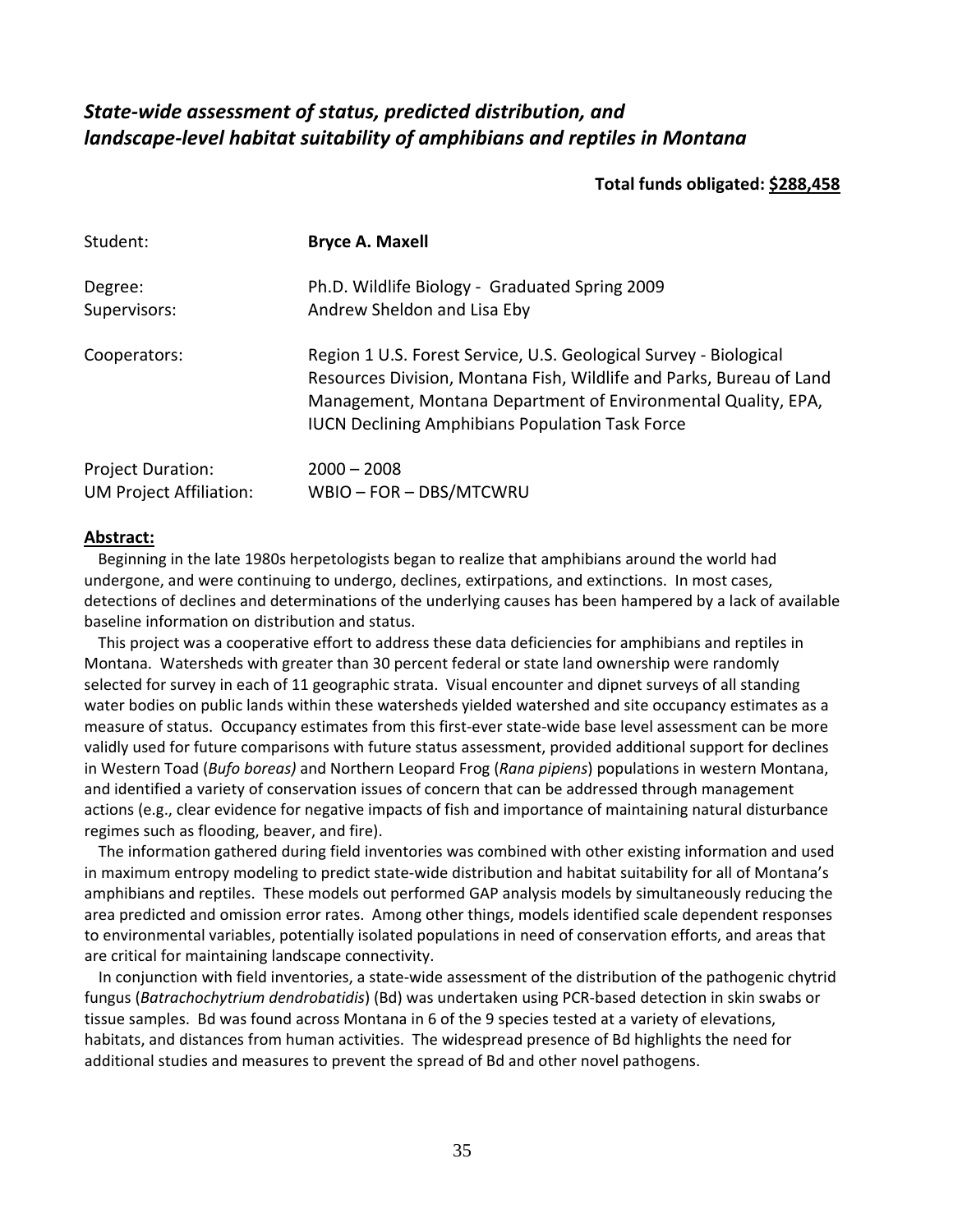- <span id="page-36-0"></span>**Ausband, D.E**, and A. Moehrenschlager. 2009. Long‐range juvenile dispersal and its implication for conservation of reintroduced swift fox *Vulpes velox* populations in the USA and Canada. Oryx. 43:73‐77.
- **Ausband, D.E.,** J. Holyan, and C. Mack. 2009. Longevity and adaptability of a reintroduced gray wolf. Northwestern Naturalist. 90:44‐47.
- **Biancucci, L**., and **T. E. Martin**. 2008. First description of the breeding biology and natural history of the Ochre‐breasted Brush‐finch (*Atlapetes semirufus*) in Venezuela. Wilson Journal of Ornithology 120: 856‐ 862.
- **Chalfoun, A.**, and **T. E. Martin**. 2009. Habitat structure mediates predation risk for sedentary prey: experimental tests of alternative hypotheses. Journal of Animal Ecology 78: 497‐503.
- Cox, W. A., and **T. E. Martin**. 2009. Breeding biology of the Three‐striped Warbler in Venezuela: A contrast between tropical and temperate parulids. Wilson Journal of Ornithology, in press.
- **Fedy, B. C**., and **T. E. Martin**. 2009. Male songbirds provide indirect parental care by guarding females during incubation. Behavioral Ecology, in press.
- Forsman, J. T., and **T. E. Martin**. 2009. Habitat selection for parasite‐free space by hosts of parasitic cowbirds. Oikos 118: 464‐470.
- Gude, J. A., **M. S. Mitchell, D. E. Ausband**, C. A. Sime, and E. E. Bands. 2009. Internal validation of predictive logistic regression models for decision making in wildlife management. Wildlife Biology, in press.
- **Hanson, L. B**.,J. B. Grand, **M. S. Mitchell,** D. B. Jolley, **B. D. Sparklin**, and S. S. Ditchkoff. 2008. Change‐in‐ ratio density estimator for feral pigs is less biased than closed mark–recapture estimates. Wildlife Research 35:695–699.
- **Hanson, L. B**., **M. S. Mitchell**, J. B. Grand, D. B. Jolley, **B. D. Sparklin**, and S. S. Ditchkoff. 2009. Effect of experimental manipulation on survival and recruitment of feral pigs. Wildlife Research 36:185‐191.
- Jolley, D. B., S. S. Ditchkoff, **B. D. Sparklin, L. B. Hanson, M. S. Mitchell**, and J. B. Grand. 2009. An estimate of herpetofauna depredation by a population of wild pigs. Journal of Mammalogy, in press.
- Lloyd, P., W. A. Taylor, M. A. duPlessis, and **T. E. Martin**. 2009. Females increase reproductive investment in response to multiple helper benefits in the cooperatively breeding Karoo scrub‐robin *Cercotrichas coryphaeus*. Journal of Avian Biology 40: 400‐411.
- **Martin, T. E**. and J. V. Briskie. 2009. Predation on dependent offspring: a review of the consequences for mean expression and phenotypic plasticity in avian life history traits. The Year in Evolutionary Biology 2009: Annals of the New York Academy of Sciences 1168: 201‐217.
- **Mitchell, M. S.,** L. B. Pacifici, J. B. Grand, and R. A. Powell. 2009. Contributions of vital rates to growth of a protected population of American black bears. Ursus, in press.
- **Mitchell, M. S.,** J. A. Gude, **D. E. Ausband,** C. A. Sime, E. E. Bangs, M. D. Jimenez, C. M. Mack, T. J. Meier, and M. S. Nadeau. 2009. Test of an estimator for successful breeding pairs of wolves in the U.S. northern Rocky Mountains. WIldlife Biology, in press.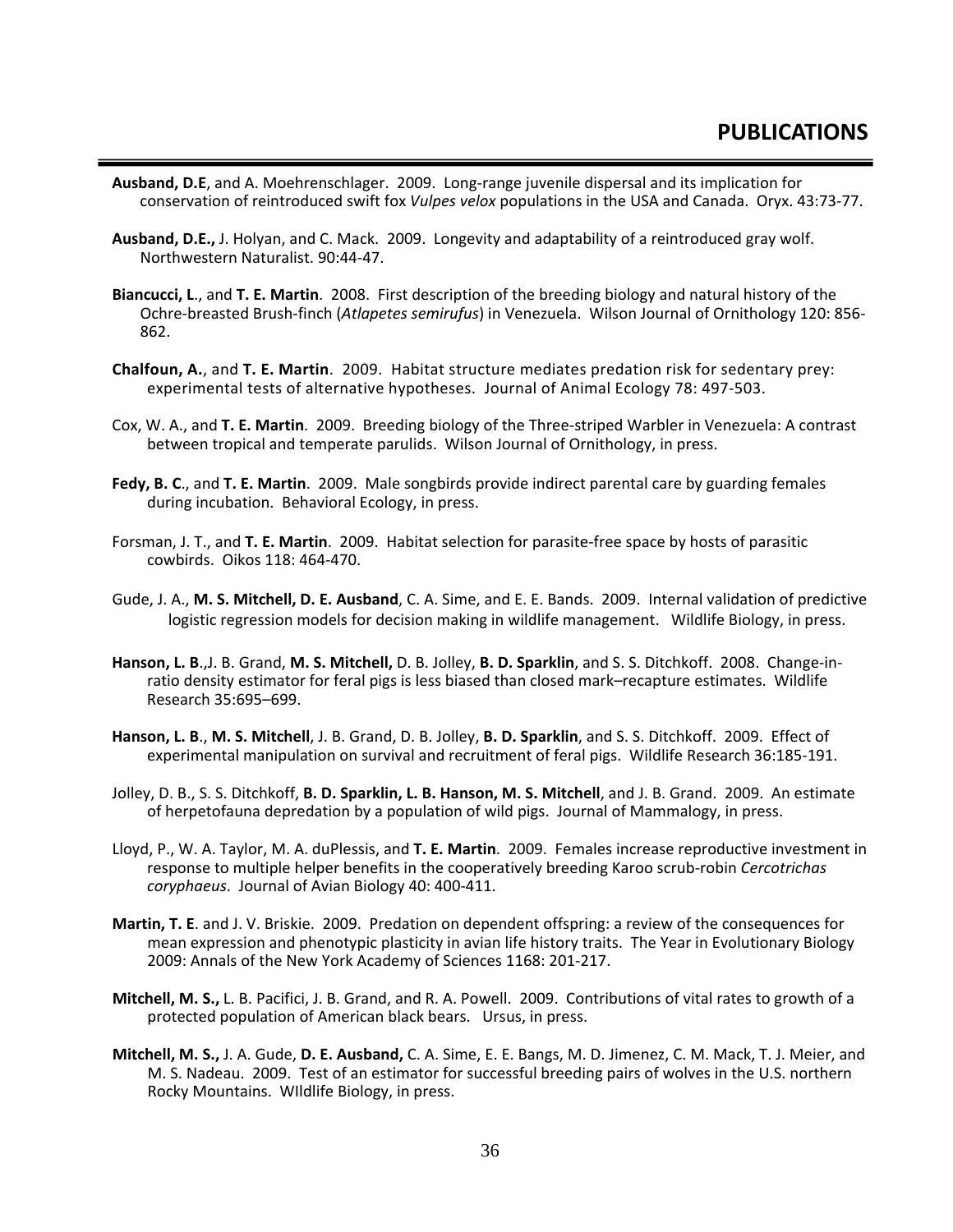- **Mitchell, M. S.,** and R. A. Powell. 2008. Estimated home ranges can misrepresent habitat relationships on patchy landscapes. Ecological Modelling 216:409‐414.
- **Mitchell, M.S., Reynolds‐Hogland, M.J., Smith, M.L.,** Wood, P.B., Beebe, J.A., Keyser, P.D., Loehle, C., Reynolds, C.J., Van Deusen, P., and White, D., Jr. 2008. Projected long‐term response of southeastern birds to forest management. Forest Ecology and Management 256:1884 1896.
- Muir, J. A., D. Licata, and **T. E. Martin**. 2008. Reproductive biology of the Red‐ruffed Fruitcrow (*Pyroderus scutatus granadensis*). Wilson Journal of Ornithology 120: 862‐867.
- Sharp, N. W., **M. S. Mitchell**, and J. B. Grand. 2009. Sources, sinks, and spatial ecology of cotton mice in longleaf pine stands undergoing restoration. Journal of Mammalogy, in press.
- **Sparklin, B. D., M. S. Mitchell, L. B. Hanson**, D. B. Jolley, and S. S. Ditchkoff. 2009. Territoriality of feral pigs in a highly persecuted population on Fort Benning, Georgia. Journal of Wildlife Management 73:497‐ 502.
- Stenglein, J.L., M. De Barba, **D. E. Ausband**, D.E., and L. P. Waits. 2009. Impacts of sampling location within a faeces on DNA quality in two carnivore species. Molecular Ecology Resources, in press.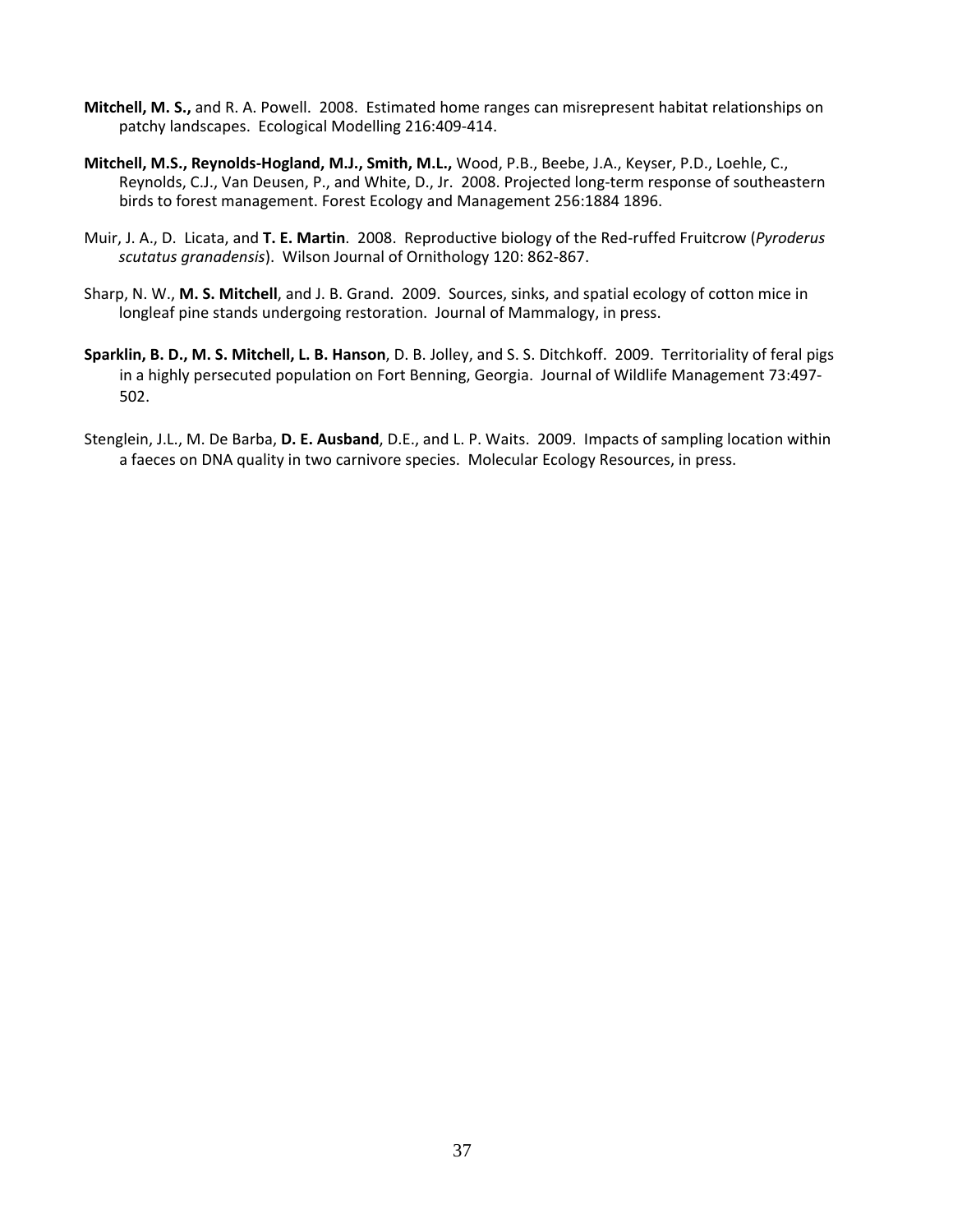# **PRESENTATIONS AND POSTERS**

- <span id="page-38-0"></span>**Ausband, D. E., M. S. Mitchell,** C. Mack, M. S. Nadeau, and P. Zager. 2007. Developing a monitoring framework for wolves in Idaho. Annual Meeting, Montana Chapter, The Wildlife Society.
- **Hartway, C.**, **L.S. Mills** and M. Kauffman. 2009. Prioritizing species recovery actions for data‐poor species. National Military Fish & Wildlife Association, Technical Workshop. Washington, D.C.
- **Jimenez, B. S.,** and **M. S. Mitchell.** 2009. Multi‐scale effects of roads on black bear habitat selection. Western Black Bear Workshop.
- **Martin, T. E.** Northern Rockies Aspen conference 2009 Climate change and aspen habitat relative to bird use (invited).
- **Martin, T.** E. XIII Reunión Argentina de Ornitología ‐ June 2009 New hypotheses of life history evolution in tropical birds. (Invited Keynote Lecture) Tafi de Valle, Argentina..
- **McCall, B. S.**, and **M. S. Mitchell**. 2009. Non‐invasive genetic sampling reveals black bear population dynamics driven by changes in food productivity. Western Black Bear Workshop.
- **Mitchell, M. S.** 2008. Panelist: wildlife panel discussion on wolves. Rural Law Symposium, University of Montana School of Law (invited).
- **Mitchell, M. S.** 2009. Panelist: Predator/prey open session. North American Moose Conference (invited).
- Powell, R. A., and **M. S. Mitchell**. 2009. Optimality models, cognitive maps, fitness and home ranges (and other jargon). Annual meeting, American Society of Mammalogists (invited).
- Stenglein, J., C. Mack, **D. Ausband, M. Mitchell**, P. Zager, S. Nadeau, and L. Waits. 2009. Monitoring an Idaho gray wolf population: A noninvasive genetic approach. Annual Meeting, Idaho Chapter, The Wildlife Society.